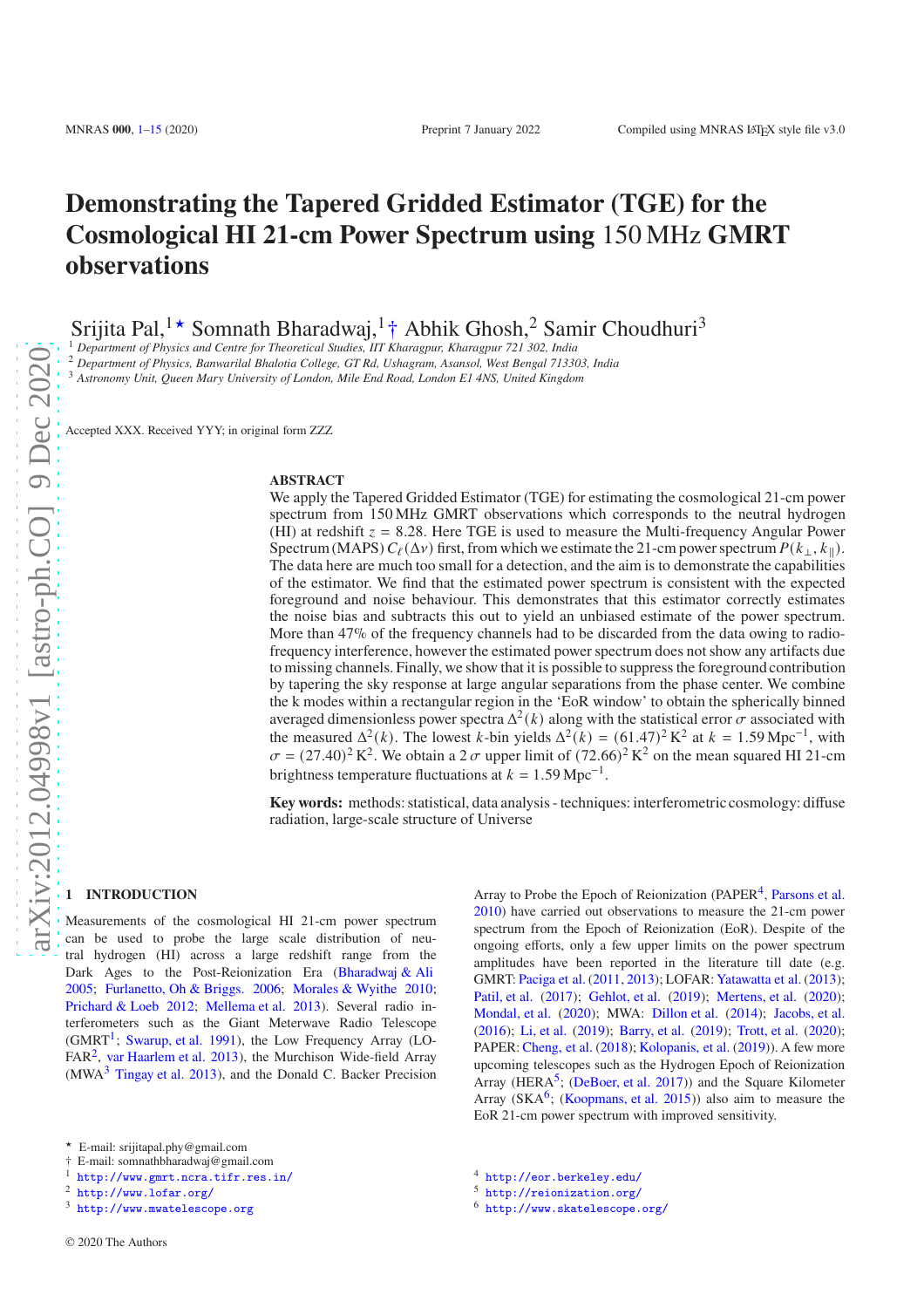# 2 *Pal S. et al.*

The primary challenge for detecting the redshifted 21 cm signal are the foregrounds which include extra-galactic point sources (EPS), the diffuse Galactic synchrotron emission (DGSE), the free-free emission from our Galaxy and external galaxies [\(Shaver et al. 1999](#page-14-18); [Di Matteo et al. 2002;](#page-13-8) [Santos et al.](#page-14-19) [2005](#page-14-19); [Ali, Bharadwaj & Chengalur 2008](#page-13-9); [Bernardi, et al. 2009;](#page-13-10) [Paciga et al. 2011](#page-14-7); [Ghosh, et al. 2012](#page-13-11); [Iacobelli, et al. 2013;](#page-13-12) [Choudhuri, et al. 2017](#page-13-13)). The foregrounds are three to four orders of magnitude larger than the expected 21-cm signal. A variety of techniques have been proposed to overcome this issue. Among these, 'foreground removal' proposes to subtract out a foreground model from the data and use the residual data to detect the 21-cm power spectrum [\(Jelić et al. 2008;](#page-14-20) [Bowman et al. 2009](#page-13-14); [Paciga et al.](#page-14-7) [2011](#page-14-7); [Chapman et al. 2012](#page-13-15); [Trott et al. 2012](#page-14-21), [2016](#page-14-22)). Recently, a novel foreground removal method based on Gaussian Process Regression has been used to model and remove foregrounds from LOFAR [\(Mertens, Ghosh & Koopmans 2018;](#page-14-23) [Mertens, et al. 2020](#page-14-11)) and HERA data [\(Ghosh, et al. 2020](#page-13-16)). Further, the foregrounds are predicted to be primarily confined to a wedge shaped region in the  $(k_{\perp}, k_{\parallel})$  plane. The 'foreground avoidance' technique proposes to use the region outside this so called Foreground Wedge to estimate the 21-cm power spectrum [\(Datta et al. 2010](#page-13-17); [Vedantham et al.](#page-14-24) [2012](#page-14-24); [Thyagarajan et al. 2013](#page-14-25); [Pober et al. 2013](#page-14-26), [2014](#page-14-27); [Liu et al.](#page-14-28) [2014a](#page-14-28)[,b;](#page-14-29) [Dillon et al. 2014](#page-13-4), [2015;](#page-13-18) [Ali et al. 2015](#page-13-19)). Bright sources located at a considerable angular distance from the phase center (wide field foregrounds) are particularly important for measuring the 21-cm power spectrum. It is extremely challenging to model and subtract out such sources due to ionospheric fluctuations and lack of knowledge of the primary beam (PB) pattern far away from the phase center. The contribution from such sources manifest themselves as oscillatory frequency structures [\(Ghosh et al. 2011a](#page-13-20)[,b](#page-13-21)). Several studies (e.g. [Thyagarajan et al. 2015](#page-14-30); [Pober et al. 2016](#page-14-31)) have shown that such sources contaminates the higher  $k_{\parallel}$  modes which are relevant for measuring the 21-cm power spectrum. The polarization leakage is also expected to increase with distance from the phase center [\(Asad, et al. 2015](#page-13-22), [2018\)](#page-13-23).

Various estimators have been proposed for the 21-cm power spectrum. Image-based estimators (e.g. [Paciga et al. 2013\)](#page-14-8) have the disadvantage that deconvolution errors which arises during image reconstruction may affect the estimated power spectrum. Techniques like the Optimal Mapmaking Formalism [\(Morales & Matejek](#page-14-32) [2009](#page-14-32)) avoid this deconvolution error during imaging. This problem of deconvolution does not arise if the power spectrum is directly estimated from the measured visibilities [\(Morales](#page-14-33) [2005](#page-14-33); [McQuinn, et al. 2006](#page-14-34); [Pen, et al. 2009](#page-14-35); [Liu & Tegmark](#page-14-36) [2012](#page-14-36); [Parsons et al. 2012](#page-14-37); [Liu et al. 2014a](#page-14-28)[,b](#page-14-29); [Dillon et al. 2015;](#page-13-18) [Trott et al. 2016](#page-14-22)). [Liu et al.](#page-14-38) [\(2016\)](#page-14-38) have accounted for the sky curvature by using the spherical Fourier-Bessel basis to estimate the power spectrum. The noise bias arising from the noise contribution present in the measured visibilities (or the image) is also an issue for power spectrum estimation. For example, [Ali et al.](#page-13-19) [\(2015](#page-13-19)) have avoided this by dividing the data into even and odd LST bins and have correlated these to estimate the power spectrum. However, the full signal available in the data is not used in such an approach. In an alternative approach, several 21-cm power spectrum estimators have been proposed [\(Shaw, et al. 2014](#page-14-39), [2015](#page-14-40); [Eastwood, et al. 2019;](#page-13-24) [Patwa & Sethi 2019\)](#page-14-41) for drift scan observations. Another alternative approach to detect the 21-cm signal [\(Thyagarajan, Carilli & Nikolic](#page-14-42) [2018](#page-14-42); [Thyagarajan, et al. 2020\)](#page-14-43) uses the fact that the interferometric bispectrum phase is immune to antenna-based calibration errors.

The Tapered Gridded Estimator (TGE) is a novel visibility based power spectrum estimator presented initially for the angular

power spectrum  $C_{\ell}$  in 2D [\(Choudhuri et al. 2014](#page-13-25), [2016a](#page-13-26)) and subsequently for the 3D power spectrum  $P(k_{\perp}, k_{\parallel})$  [\(Choudhuri et al.](#page-13-27) [2016b](#page-13-27)). The TGE suppresses the contribution from sources far away from the phase center by tapering the sky response with a tapering window function which falls off faster than the PB. Further, TGE also internally estimates and subtracts out the noise bias, and provides an unbiased estimate of the power spectrum. TGE has the added advantage that it works with the gridded visibility data which makes the estimator computationally fast, an important factor for future telescopes like SKA-I which are expected to produce large amounts of data. Several studies have used the 2D TGE to measure the angular power spectrum  $C_f$  of the DGSE using GMRT data at 150 MHz [\(Choudhuri, et al. 2017](#page-13-13), [2020](#page-13-28)) and also at 325 MHz [\(Chakraborty, et al. 2019a](#page-13-29)[,b](#page-13-30); [Mazumder, et al. 2020\)](#page-14-44). [Saha, et al.](#page-14-45) [\(2019](#page-14-45)) have used the 2D TGE to measure  $C_f$  of the fluctuations in the synchrotron emission from the Kepler supernova remnant. [Choudhuri, Dutta & Bharadwaj](#page-13-31) [\(2019](#page-13-31)) have developed an Imagebased Tapered Gridded Estimator (ITGE) which was used to measure  $C_f$  of the HI 21-cm emission from the ISM in different parts of of an external galaxy. These studies clearly establish the 2D TGE as an efficient and reliable estimator for the angular power spectrum  $C_{\ell}$ , and also demonstrate its ability to suppress the contribution from sources which are far away from the phase center.

The Multi-frequency Angular Power Spectrum  $C_{\ell}(v_a, v_b)$ (MAPS; [Datta, Choudhury & Bharadwaj 2007](#page-13-32); [Mondal, et al.](#page-14-46) [2019](#page-14-46)) characterizes the joint angular and frequency dependence of the sky signal. It is relatively straightforward to generalise the 2D TGE for  $C_{\ell}$  to a 3D TGE for  $C_{\ell}(v_a, v_b)$  . In our previous work ([\(Bharadwaj, et al. 2019](#page-13-33)), hereafter, Paper I) we present a TGE estimator for MAPS, and use this to propose a new technique to estimate the 3D power spectrum  $P(k_{\perp}, k_{\parallel})$  of the cosmological 21-cm signal. This has been validated using simulations in Paper I. While this retains all the aforementioned advantages of the 2D TGE, it has some additional advantages arising from the fact that we first evaluate the binned MAPS  $C_{\ell}(\Delta \nu)$  where  $\Delta \nu = |\nu_a - \nu_b|$ , and then use this to estimate  $P(k_{\perp}, k_{\parallel})$  through a Fourier transform with respect to  $\Delta v$ . This is in contrast to the usual approach (e.g. [Morales & Hewitt](#page-14-47) [2004](#page-14-47)) where the individual visibilities are first Fourier transformed along frequency and then correlated to estimate  $P(k_{\perp}, k_{\parallel})$ . Considering the advantages of our new approach, first it is not necessary to introduce a frequency filter to ensure continuity at the edge of the frequency band. Second, it is computationally inexpensive to implement a maximum likelihood estimator for the Fourier transform [\(Trott et al. 2016](#page-14-22)) as the data volume is considerably reduced if we consider the binned  $C_{\ell}(\Delta v)$  instead of the individual visibilities. Finally, and most important, our new approach is relatively unaffected by missing frequency channels due to flagging. The simulations in Paper I demonstrate that our new estimator is able to accurately recover the input model power spectrum even in a situation when 80 % randomly chosen frequency channels in the data are flagged.

In this paper we demonstrate the capabilities of the new estimator by applying it to GMRT observations centred at 153 MHz which corresponds to the 21-cm signal from  $z = 8.28$ . This data has been analysed earlier to characterize the statistical properties of the foregrounds [\(Ghosh, et al. 2012](#page-13-11)). This is a relatively short observation where the total observation time is 11 hrs. Further, more than 47% of the data had to be flagged to avoid Radio Frequency Interference (RFI) and other systematic errors. In this paper we have applied the TGE to this data to estimate the MAPS  $C_{\ell}(\Delta v)$  and the 3D power spectrum  $P(k_{\perp}, k_{\parallel})$ .

This paper has been arranged as follows. Section 2 gives a brief description of the GMRT observation and some details of the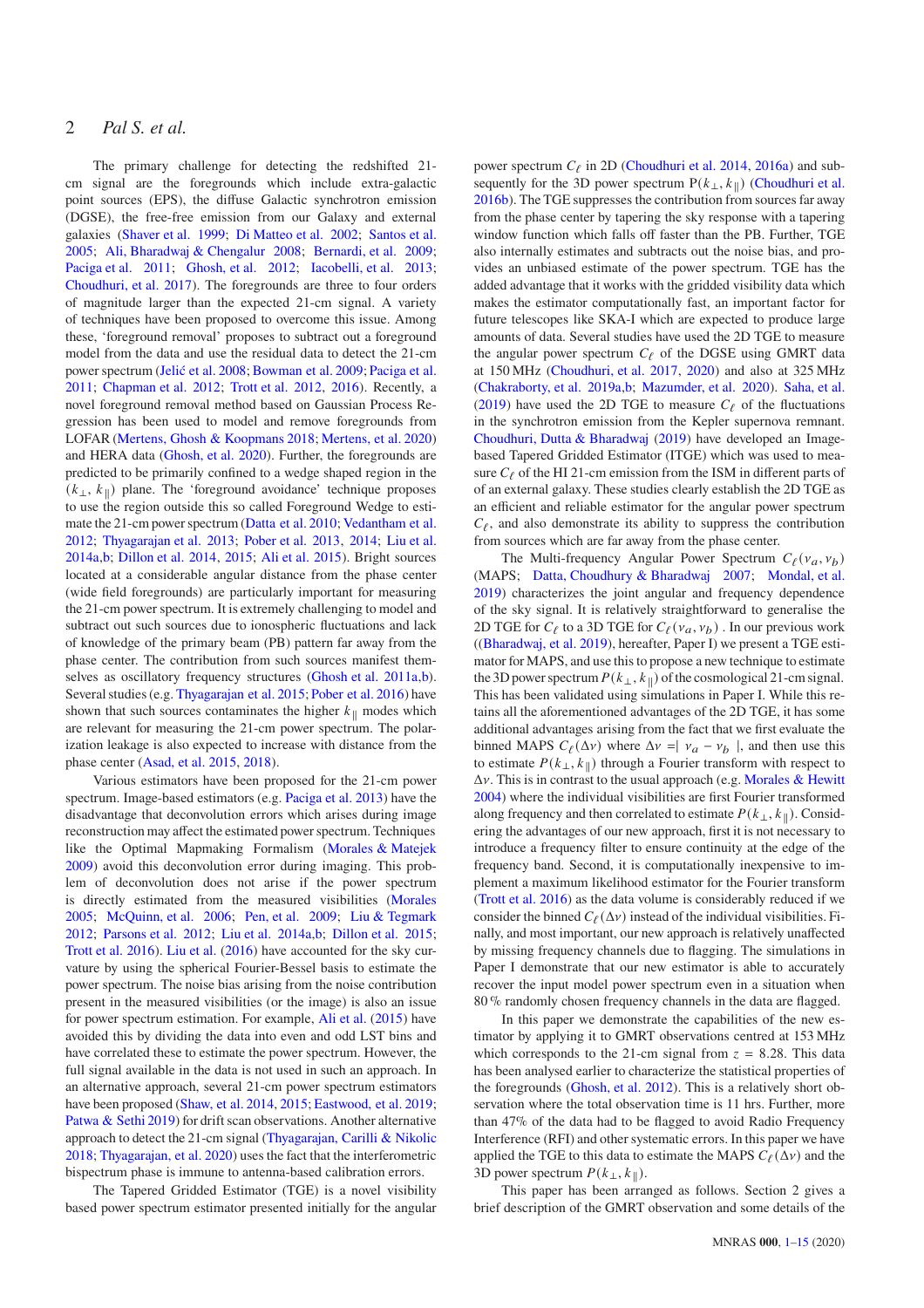initial reduction of the data. In Section 3 we briefly summarize the methodology used to estimate  $C_{\ell}(\Delta \nu)$  and  $P(k_{\perp}, k_{\parallel})$ , and in Section 4 we validate our estimator using simulations which have exactly the same baseline distribution and flagging as the actual data. In Section 5 we present the results for  $C_{\ell}(\Delta v)$  and  $P(k_{\perp}, k_{\parallel})$ . We also identify a rectangular region outside the foreground wedge and combine all the  $(k_{\perp}, k_{\parallel})$  modes within it to obtain upper limits on the 21-cm brightness temperature fluctuations. We present summary and conclusions in Section 6.

We have used ΛCDM cosmology and Planck+WMAP9 [\(Planck Collaboration, et al. 2016](#page-14-48)) best fit cosmological parameters throughout this paper unless mentioned otherwise.

#### **2 OBSERVATION AND DATA ANALYSIS**

The GMRT has a hybrid configuration [\(Swarup, et al. 1991](#page-14-3)), where 14 antennas each with 45 m diameter are randomly distributed in a Central Square which is approximately  $1.1 \text{ km} \times 1.1 \text{ km}$  in extent. The rest of the 16 antennas lie along three ∼ 14 km long arms in an approximately 'Y' shaped configuration. The hybrid configuration of the GMRT, with the shortest and largest baseline separation of approximately 60 m and 26 km respectively, gives reasonably good sensitivity to probe both compact and extended sources.

The target field (FIELD I of [Ghosh, et al. 2012\)](#page-13-11) was observed in GTAC (GMRT Time Allocation Committee) cycle 15 in January 2008. In this section, we present a brief summary of the observational parameters and initial processing of the data relevant to this paper. For further information and a more detailed description, the reader is referred to [\(Ghosh, et al.](#page-13-11) [\(2012](#page-13-11)), Section 2). The relevant parameters for this observation are summarized in Table [1.](#page-2-0) The visibilities were recorded for two circular polarizations (RR and LL) with 128 frequency channels covering a bandwidth of 8 MHz and an integration time of 16s. The field contains relatively few bright sources ( $\geq 0.3$  Jy) in the 1400 MHz NRAO VLA Sky Survey (NVSS) and have relatively low sky temperature (∼ 40 K) with no significant structure visible at an angular resolution of  $\sim 0.85^\circ$  in the 408 MHz Haslam map. The flux density of the brightest source in the field is 905 mJy/beam at 153 MHz. The field is situated at a high galactic latitude and was observed at night time to minimise the RFI from man made sources. Further, the ionosphere is considerably more stable at night, and the phase errors that can vary significantly with time due to ionospheric scintillation is expected to be less severe.

The flagging and calibration of the data were done using the software called FLAGCAL [\(Prasad & Chengalur 2012\)](#page-14-49). At low frequencies RFI is a major challenge limiting the sensitivity of the array. The software FLAGCAL identifies and removes bad visibilities by requiring that good visibilities be continuous in time and frequency, and then using known flux and phase calibrators computes calibration solutions and interpolates them onto the target fields using spherical linear interpolation (slerp). The RFI problem is particularly severe for the GMRT at the low frequency bands. Figure [1](#page-3-0) shows the data across the frequency for two visibility records, chosen randomly, to highlight the heavy flagging (more than 90%) for these two baselines. Note, on average the flagging fraction across all the baselines within 3000 $\lambda$  is around 47%. In this observation, the gain solutions were calculated using a known flux calibrator (3C147), observed at the beginning of the observation, and phase calibrator (3C147), observed every half an hour during the whole observation run. These gain solutions were then interpolated and applied on the target field centred at  $\alpha_{2000} = 0.05 h \cdot 30^m 00^s$ , and

<span id="page-2-0"></span>

| Central Frequency $(\nu_c)$            | 153 MHz                                     |
|----------------------------------------|---------------------------------------------|
| Channel width $(\Delta v_c)$           | $62.5$ kHz                                  |
| Bandwidth $(B_{bw})$                   | 8.00 MHz                                    |
| Total observation time                 | $11$ hrs                                    |
| Target field $(\alpha, \delta)_{2000}$ | $(0.5h 30m 0.0s$ .<br>$+60^{\circ}00'00'$   |
| Galactic coordinates $(l, b)$          | $151.80^{\circ}$ , $13.89^{\circ}$          |
| Off source noise                       | 1.3 mJy/Beam                                |
| Flux density (max., min.)              | $(905 \text{ mJy/Beam})$<br>$-14$ mJy/Beam) |
| Synthesized beam                       | $21'' \times 18''$ , PA = 61°               |
| Comoving distance at 153 MHz $(r)$     | 9231 Mpc                                    |
| r' at 153 MHz $(dr/dv)$                | 16.99 Mpc/MHz                               |

 $\delta_{2000}$  = +60°00<sup>′</sup> 00<sup>″</sup>. Flagcal does a two point interpolation in time. There are two options available, linear interpolation and spherical linear interpolation (slerp). We used the default option, spherical linear interpolation. Subsequently, AIPS task IMAGR was used to image the field which was then self-calibrated (three rounds of phase calibration followed by one round for both amplitude and phase) using the bright sources present in the field with a solution time interval of 5,3,2 and 5 min for the successive self-calibration loops. The final gain table was applied to all the 128 frequency channels centred at 153 MHz.

The discrete point sources within a field of view (FoV) of  $4.0^{\circ} \times 4.0^{\circ}$  dominate the 150 MHz radio sky at the angular scales probed in our observations. These are mainly associated with active galactic nuclei (AGN). It creates a major problem for detecting the redshifted 21-cm signal at the arc-minute angular scales probed in our observation. Simulations [\(Bowman et al. 2009;](#page-13-14) [Liu, Tegmark & Zaldarriaga 2009](#page-14-50)) also suggest that point sources should be subtracted down to 10-100 mJy level in order to detect the EoR signal. Here, we have subtracted all the point sources using the AIPS task UVSUB from the entire FoV (mostly within the main lobe of the PB) above a threshold flux level of 7 times the r.m.s. noise  $(\sigma = 1.3 \text{ mJy/Beam}).$ 

It is expected that at this stage most of the genuine sources above a flux level of ∼ 9 mJy have been removed from the uv data. A visual inspection of the image of the field shows that most of the imaging artifacts are in a few regions in the image, typically close to the bright sources and were not modelled using the clean components. After source subtraction the resulting image had a maximum flux density of 21 mJy/Beam and minimum flux density of −14 mJy/Beam. The visibilities before and after source subtraction are used in the rest of the analysis. Further, we have used 88 frequency channels from the central part of the frequency band, two polarizations (RR and LL) and a baseline range of  $70\lambda \leq |\mathbf{U}_i| \leq 3000\lambda$  in the subsequent analysis.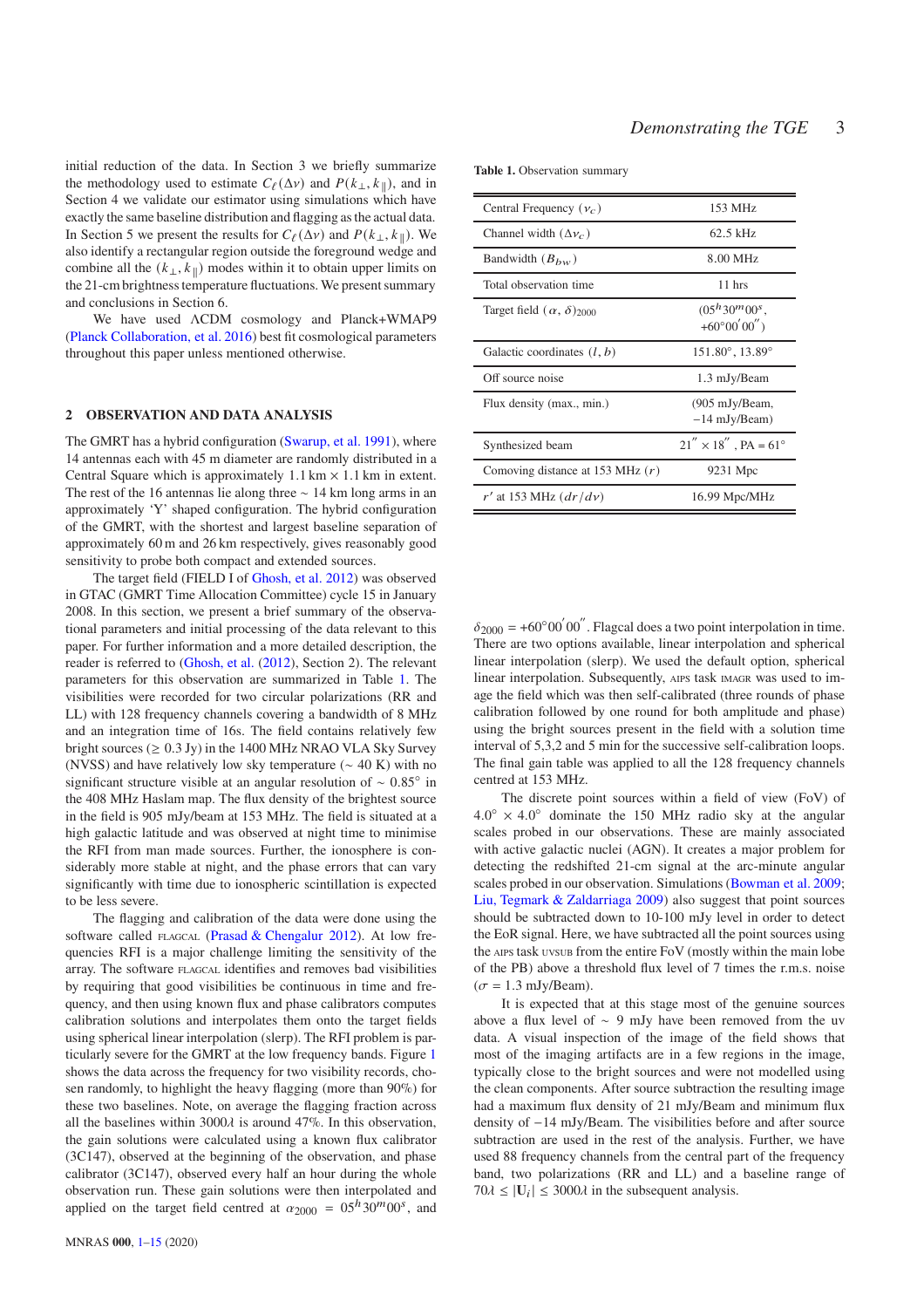

<span id="page-3-0"></span>Figure 1. Unflagged frequency channels (shown in grey) for two randomly chosen baselines  $U = 82 \lambda$  (upper panels) and 2688  $\lambda$  (lower panels) for which respectively 91% and 92% of the channels are flagged. Stokes LL and RR are shown in the left and right panels respectively.

#### **3 ESTIMATING MAPS AND THE 3D POWER SPECTRUM**

The MAPS  $C_{\ell}(v_a, v_b)$  quantifies the statistics of the sky signal as a joint function of angular multipole and frequency. This second order statistic completely quantifies the statistical properties of the sky signal under the assumption that the brightness temperature fluctuations are generated as a result of a Gaussian random process that is statistically homogeneous and isotropic on the sky. Considering a particular frequency  $\nu$ , the brightness temperature fluctuations across the sky  $\delta T_b(\hat{\boldsymbol{n}}, \nu)$ , can be decomposed in terms of spherical harmonics  $Y_{\ell}^{\text{m}}(\hat{\boldsymbol{n}})$  as,

$$
\delta T_{\mathbf{b}}(\hat{\mathbf{n}}, \nu) = \sum_{\ell,m} a_{\ell m}(\nu) Y_{\ell}^{m}(\hat{\mathbf{n}}).
$$
 (1)

The MAPS is then defined as

$$
C_{\ell}(v_a, v_b) = \langle a_{\ell m}(v_a) a_{\ell m}^*(v_b) \rangle \tag{2}
$$

where the angular brackets  $\langle \ldots \rangle$  denote an ensemble average over different statistically independent realizations of the Gaussian random field  $\delta T_{\rm b}(\hat{n}, v)$ . In Paper I we have established a TGE to estimate MAPS directly from the visibility data  $V_i(v_a)$  which is the fundamental quantity measured in radio interferometric observations. Here  $v_a$  refers to the different frequency channels with  $a = 1, 2, 3, ..., N_c$  where  $N_c$  refers to the total number of frequency channels which span a frequency bandwidth  $B_{bw}$ . The observed visibilities are convolved with a function  $\tilde{w}(\mathbf{U})$  and gridded on a rectangular grid in the uv-plane using,

$$
\mathcal{V}_{cg}(v_a) = \sum_i \tilde{w} (\mathbf{U}_g - \mathbf{U}_i) \, \mathcal{V}_i(v_a) \, F_i(v_a) \tag{3}
$$

where  $U_i$  is the baseline corresponding to the *i*-th visibility,  $V_{cg}$ refers to the convolved visibility at grid point  $g$ ,  $U_g$  is the baseline corresponding to this grid point and  $F_i(\nu_a)$  incorporates the flagging information of the data corresponding to the frequency  $v_a$ .  $F_i(\nu_a)$  has a value '0' if the data at a given baseline and frequency is flagged and '1' otherwise. Note that the baselines  $U_i$  here are defined at a fixed reference frequency  $v_c$ , and they do not change as we vary the frequency channel  $v_a$ .

The sky response of the convolved visibility  $V_{cg}$  is tapered by the window function  $W(\theta)$ , which is the Fourier transform of  $\tilde{w}$ (U). The main lobe of the PB pattern of GMRT (or any other telescope with a circular aperture) can be approximated by a Gaussian  $A(\theta) = e^{-\theta^2/\theta_0^2}$  where  $\theta_0$  is approximately 0.6 times the full width half maxima ( $\theta_{FWHM}$ ) of the Gaussian [\(Bharadwaj & Sethi 2001;](#page-13-34) [Choudhuri et al. 2014](#page-13-25)) which has a value  $\theta_0 = 95'$  that corresponds to  $\theta_{FWHM} = 158'$  at  $v_c = 153$  MHz for the GMRT. Here we have used

<span id="page-3-2"></span>
$$
\mathcal{W}(\theta) = e^{-\theta^2/\theta_w^2}
$$
 (4)

with  $\theta_w = f \theta_0$  where f is a parameter whose value can be suitably chosen. The effect of tapering is enhanced if the value of  $f$  is reduced. A value  $f < 1$  would suppress the sky response from the outer regions and the side-lobes of the PB pattern, whereas a large value  $f > 1$  would imply very little tapering.

We define the TGE as

<span id="page-3-1"></span>
$$
\hat{E}_g(\nu_a, \nu_b) = M_g^{-1}(\nu_a, \nu_b) \mathcal{R}e \Big[ \mathcal{V}_{cg}(\nu_a) \mathcal{V}_{cg}^*(\nu_b) - \sum_i F_i(\nu_a) F_i(\nu_b) \Big] \tilde{w} (\mathbf{U}_g - \mathbf{U}_i) \Big]^2 \mathcal{V}_i(\nu_a) \mathcal{V}_i^*(\nu_b) \Big]
$$
\n(5)

where  $Re[Z]$  refers to the real part of the expression Z. We note that eq. [\(5\)](#page-3-1) is slightly different from the TGE estimator which was defined and validated in Paper I. The second term in the brackets has been introduced to subtract out the positive definite noise bias which arises due to the noise contribution present in each visibility. Here we assume that the noise in different visibilities is uncorrelated and only the self-correlation of a visibility (*i.e.* same baseline, frequency channel and timestamp) contributes to the noise bias. Thus only the self-correlation of a visibility (*i.e.* same baseline, frequency channel and timestamp) contributes to the noise bias. So it is adequate if the self-correlation term is subtracted from visibility correlations only when  $v_a = v_b$  *i.e.*  $\Delta v = v_a - v_b = 0$ , and this is what was implemented and validated in the estimator proposed in Paper I. However, in the presence of foregrounds we find that this causes an abrupt dip in the estimated MAPS at  $\Delta v = 0$ . This dip is not particularly prominent for the present data where it is comparable to the uncertainty arising from the system noise. However, this dip introduces a negative bias in the estimated 3D power spectrum, and for the present data this becomes noticeable when we consider the spherically binned power spectrum  $P(k)$  (discussed later). The estimator presented in eq. [\(5\)](#page-3-1) overcomes this problem by subtracting out the self-correlation for all combinations of  $v_a$ and  $v_b$ . The dip mentioned above, and the resulting negative bias in the estimated power spectrum, become particularly prominent for more sensitive data. We plan to present a detailed comparison of the earlier estimator with the modified one in a future paper considering more sensitive data.

<span id="page-3-3"></span> $M_g(\nu_a, \nu_b)$  in eq.( [5\)](#page-3-1) is a normalisation factor whose values is determined using simulations. For this we simulate observations having the same baseline and frequency coverage and also the same flagging as the actual data analyzed here. The simulated sky signal corresponds to a Gaussian random field with an unit multi-frequency angular power spectrum (UMAPS) for which  $C_{\ell}(v_a, v_b) = 1$ . We use the simulated visibilities  $[\mathcal{V}_i(\mathbf{v}_a)]_{\text{UMAPS}}$  to determine the normalization factors through

$$
M_g(\nu_a, \nu_b) = \mathcal{R}e \Big[ \mathcal{V}_{cg}(\nu_a) \mathcal{V}_{cg}^*(\nu_b) - \sum_i F_i(\nu_a) F_i(\nu_b) \Big] \tilde{w} (\mathbf{U}_g - \mathbf{U}_i) \Big]^2 \mathcal{V}_i(\nu_a) \mathcal{V}_i^*(\nu_b) \Big]_{\text{UMAPS}}
$$
\n
$$
(6)
$$

We have averaged over multiple realisations of UMAPS in order to reduce the statistical uncertainty in the estimated values of  $M_g(\nu_a, \nu_b)$ .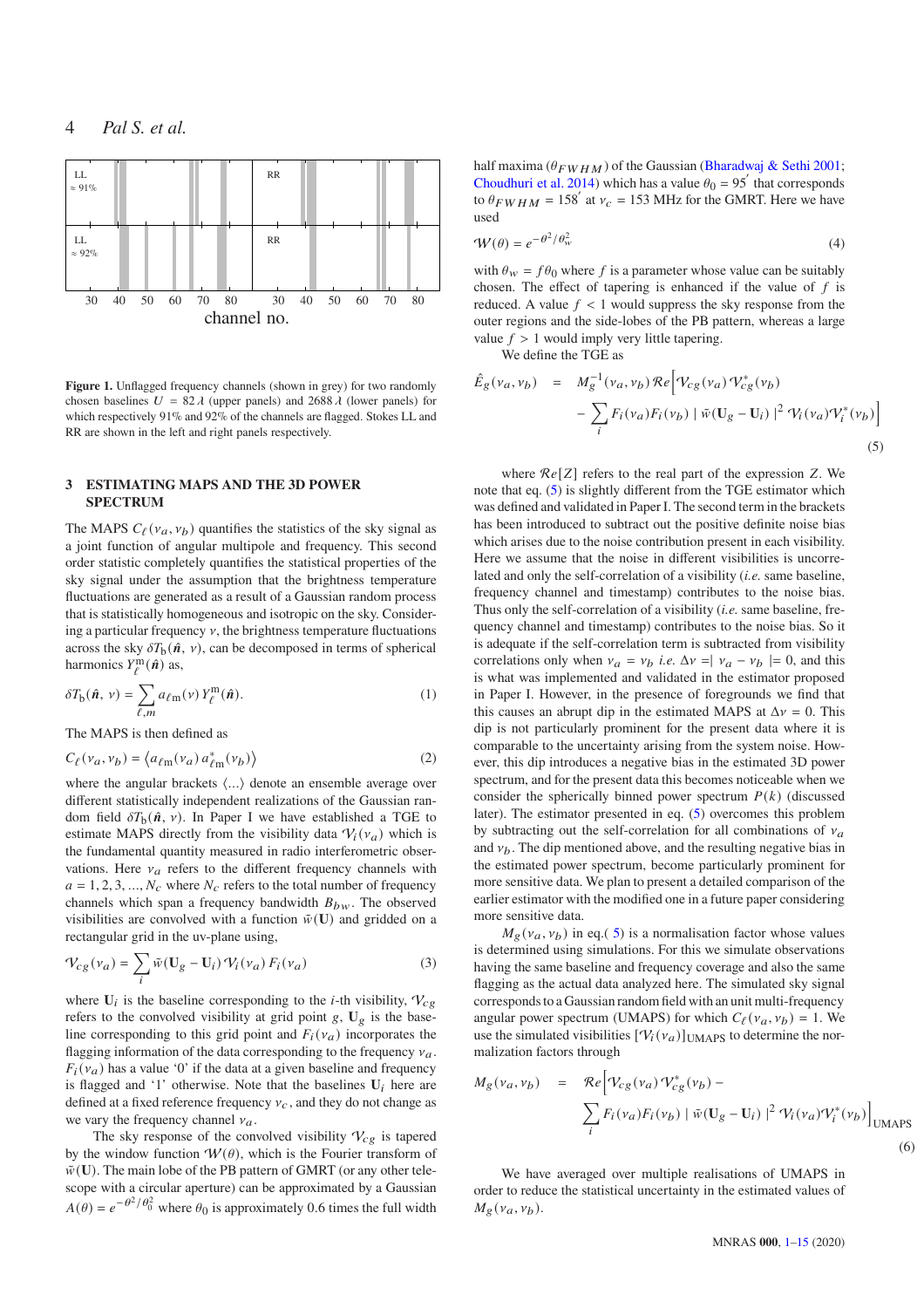The estimator  $\hat{E}_g(v_a, v_b)$  provides an unbiased estimate of the MAPS  $\langle \hat{E}_g(v_a, v_b) \rangle = C_{\ell_g}(v_a, v_b)$  at the grid point  $\mathbf{U}_g$  which corresponds to an angular multipole  $\ell_g = 2\pi \mid U_g \mid$ . In order to increase the signal to noise ratio, we bin the entire  $\ell$  range into bins of equal logarithmic interval. Considering a bin labelled  $q'$ , we define the bin averaged Tapered Gridded Estimator as

$$
\hat{E}_G[q](v_a, v_b) = \frac{\sum_g w_g \hat{E}_g(v_a, v_b)}{\sum_g w_g}.
$$
\n(7)

where the sum is over all the grid points  $U_g$  included in the particular bin and the  $w_g$ 's are weights corresponding to the different grid points. In this paper we have used  $w_g = M_g(v_a, v_b)$  where the weight is proportional to the baseline sampling of the particular grid point. The ensemble average of  $\hat{E}_G[q](v_a, v_b)$  gives an unbiased estimate of  $\bar{C}_{\bar{\ell}_q}(\nu_a, \nu_b)$  which is the bin averaged multi-frequency angular power spectrum at the effective angular multipole  $\bar{\ell}_q$  =  $\sum_{\mathcal{B}} w_{\mathcal{B}} \ell_{\mathcal{B}}$  $\frac{\log n \log \log n}{\sum_{g} w_g}$ .

We now discuss how the MAPS  $C_{\ell}(v_a, v_b)$  can be used to estimate the 3D power spectrum  $P(k_{\perp}, k_{\parallel})$  of the redshifted 21-cm brightness temperature fluctuations. Here the redshifted 21-cm signal is assumed to be statistically homogeneous (ergodic) along the line of sight comoving distance (e.g. [Mondal, et al. 2019](#page-14-46)). Considering a small bandwidth we then have  $C_{\ell}(v_a, v_b) = C_{\ell}(\Delta v)$  where  $\Delta v = v_b - v_a$ , *i.e.* the statistical properties only depend on the frequency separation and not the individual frequencies. Under the flat sky approximation, the power spectrum  $P(k_{\perp}, k_{\parallel})$  is the Fourier transform of  $C_{\ell}(\Delta v)$ , and we have [\(Datta, Choudhury & Bharadwaj](#page-13-32) [2007](#page-13-32))

$$
P(k_{\perp}, k_{\parallel}) = r^2 r' \int_{-\infty}^{\infty} d(\Delta \nu) e^{-ik_{\parallel} r' \Delta \nu} C_{\ell}(\Delta \nu)
$$
 (8)

where  $k_{\parallel}$  and  $k_{\perp} = \ell/r$  are the components of **k** respectively parallel and perpendicular to the line of sight, r and  $r' = dr/dv$  are respectively the comoving distance and its derivative with respect to  $\nu$ , both evaluated at the reference frequency  $\nu_c$ . Here, throughout the analysis we have used  $r = 9231$  Mpc and  $r' = 16.99$  Mpc/MHz at  $v_c = 153$  MHz.

We have estimated the  $C_{\ell}(n \Delta v_c)$  for  $-(N_c-1) \le n \le (N_c-1)$ discrete channel separations. The fact that  $C_{\ell}(n\Delta v_c) = C_{\ell}(-n\Delta v_c)$ implies that  $C_{\ell}(n \Delta v_c)$  is periodic in *n* with a period of 2( $N_c$  –  $1) \Delta v_c$ . In Paper I we have used the discrete Fourier transform

$$
\bar{P}(k_{\perp}, k_{\parallel m}) = (r^2 r' \Delta v_c) \sum_{n=-N_c+2}^{N_c-1} \exp\left(-ik_{\parallel m}r' n \Delta v_c\right) C_{\ell}(n \Delta v_c).
$$
\n(9)

to obtain the 3D power spectrum from the estimated bin averaged  $C_{\ell}(n \Delta v_c)$ . Eq. [\(9\)](#page-4-0) provides an estimate of the 3D power spectrum  $\bar{P}(k_{\perp}, k_{\parallel m})$  for  $k_{\parallel m} = m \left[ \frac{\pi}{r_{\text{c}}} \Delta v_{\text{c}} (N_{\text{c}} - 1) \right]$  where  $-N_{\text{c}} + 2 \leq$  $m \leq N_c - 1$ .

Paper I has used simulations with a known input power spectrum to demonstrate that the TGE, in its old form, along with the discrete Fourier transform outlined above, is able to accurately recover the input power spectrum from the simulated visibilities even in the presence of heavy flagging. In this paper we incorporate a further improvement by replacing the discrete Fourier transform in eq. [\(9\)](#page-4-0) with a maximum likelihood estimator. The issue here is that the  $C_{\ell}(n \Delta v_c)$  estimated at each  $n \Delta v_c$  contributes with equal weight in eq. [\(9\)](#page-4-0). We however note that in the absence of flagging there are  $N_c - n$  independent channel pairs corresponding to any

particular channel separation  $n\Delta v_c$ , implying that  $C_{\ell}(n \Delta v_c)$  is better estimated for the smaller  $n$  as compared to the larger  $n$ . It is desirable to incorporate this by introducing different weights for each  $C_{\ell}(n \Delta v_c)$  when estimating the 3D power spectrum. We adapt a new technique to estimate  $\bar{P}(k_{\perp}, k_{\parallel m})$  from  $C_{\ell}(n \Delta v_c)$  based on Maximum Likelihood Estimation (MLE) which we describe as follows.

The inverse of eq. [\(9\)](#page-4-0) can be recast in the matrix notation as

$$
C_{\ell}(n \Delta v_c) = \sum_{m} \mathbf{A}_{nm} \,\bar{P}(k_{\perp}, k_{\parallel m}) + [\text{Noise}]_n \tag{10}
$$

where *n*,  $m \in [0, N_c - 1]$ . Here the estimated  $C_{\ell}(n \Delta v_c)$  is modelled as the Fourier transform of the 3D power spectrum  $\bar{P}(k_{\perp}, k_{\parallel m})$  plus an additive noise  $[Noise]_n$ .  $A_{nm}$  here refers to the components of the  $N_c \times N_c$  Hermitian matrix **A** corresponding to the Fourier transform coefficients. The maximum likelihood estimate of  $\bar{P}(k_{\perp}, k_{\parallel m})$  is given by

<span id="page-4-1"></span>
$$
\bar{P}(k_{\perp}, k_{\parallel m}) = \sum_{n} \{ [\mathbf{A}^{\dagger} \mathbf{N}^{-1} \mathbf{A}]^{-1} \mathbf{A}^{\dagger} \mathbf{N}^{-1} \}_{mn} C_{\ell} (n \Delta v_{c}) \tag{11}
$$

where **N** is the noise covariance matrix and '†' denotes the Hermitian conjugate. Here we have used 'noise-only' simulations to estimate **N**. For these simulations each measured visibility is assigned random Gaussian noise, the noise in the different visibilities is assumed to be uncorrelated. The simulated visibilities were used to estimate  $C_{\ell}(n \Delta v_c)$ . The  $C_{\ell}(n \Delta v_c)$  estimated from multiple statistically independent noise realizations were used to estimate the noise covariance matrix **N**.

We have further binned  $\bar{P}(k_{\perp}, k_{\parallel m})$  in  $k_{\parallel m}$  to obtain the bin averaged Cylindrical Power Spectrum  $P(k_{\perp}, k_{\parallel})$  which we show in the subsequent analysis. Here we find it convenient to use bins of equal linear spacing for  $k_{\parallel}$ .

#### <span id="page-4-2"></span>**4 SIMULATION**

<span id="page-4-0"></span>In this section we present simulations to validate our estimator. As mentioned earlier, the MAPS based 3D power spectrum estimator, as defined in its previous form in Paper I, has already been validated using 150 MHz GMRT simulations in Paper I. Here we have repeated the simulations incorporating the particular baseline distribution, flagging and slightly different central frequency of the present observation. Note that the present observation has a very sparse baseline distribution corresponding to the very short observation time, and is rather heavily flagged. The aim here is to verify if the new estimator (eq. [5\)](#page-3-1) can still accurately recover the redshifted 21-cm power spectrum in the hypothetical situation where foregrounds and system noise are absent. Further, the DFT (eq. [9\)](#page-4-0) used in Paper I has now been replaced with the ML (eq. [11\)](#page-4-1) which is validated here.

The simulations were carried out on a  $[2048]^3$  cubic grid of spatial resolution 1.07 Mpc. This corresponds to an angular resolution of ∼ 23.9 ′′ and frequency resolution of ∼ 62.5 KHz. We assume that the sky signal is described by a 3D input model brightness temperature power spectrum  $P^m(k) = (k/k_0)^n$  mK<sup>2</sup> Mpc<sup>3</sup>, with  $k_0 = (1.1)^{-1/2}$  Mpc<sup>-1</sup> and  $n = -2$ . We use this to generate multiple random realizations of the sky signal  $\delta T_{\rm b}(\hat{n}, v)$  which are used to simulate the visibilities. In order to validate the estimator, the simulated visibilities were analysed in exactly the same way as the actual data.

Figure [2](#page-5-0) shows the mean estimated  $C_{\ell}(\Delta v)$  with 1  $\sigma$  error bars at three values of the angular multipole  $\ell$  for the tapering parameter,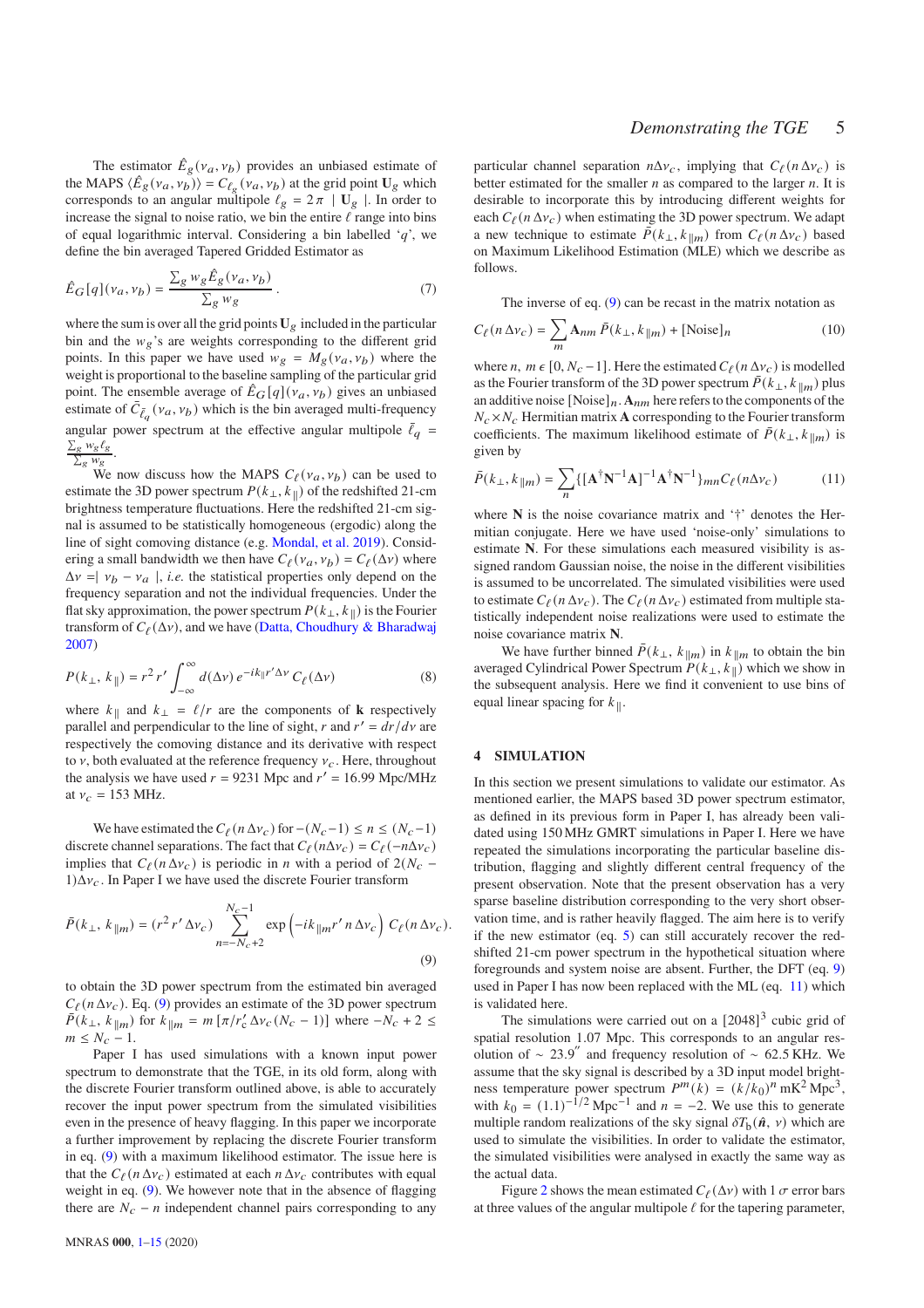6 *Pal S. et al.*



#### rag replacements  $k_{\parallel}$ )

<span id="page-5-0"></span>) mK<sup>2</sup>M**p**<sub>g</sub><sup>3</sup>ure 2. This shows  $C_{\ell}(\Delta \nu)$  as a function of  $\Delta \nu$  for three values of  $\ell$ . We consider two scenarios: the flagging is identical to the data and no flagging **OPOER** (denoted by 'NF'). The data points with  $1 \sigma$  error-bars are estimated from simulations of 16 different sky realizations drawn from the power spectrum. Note that the  $\Delta v = 0$  points have been slightly shifted for convenience of plotting on a logarithmic scale. The solid black lines show the theoretical predictions calculated by using the input model power 16pectrum  $P^m(k)$ .



<span id="page-5-1"></span>**Figure 3.** The upper panel shows the estimated spherically-binned power spectrum  $P(k)$  and 1  $\sigma$  error-bars for the simulation. For 'F' the flagging is identical to the data and 'NF' has no flagging. For comparison, the input model  $P^m(k)$  is also shown by the solid line. The bottom panel shows the fractional error  $\delta = [P(k) - P^m(k)]/P^m(k)$  (data points) and the relative statistical fluctuation  $\sigma/P^m(k)$  (shaded regions) with green and yellow showing F and NF respectively.

 $f = 0.6$ . We have used 16 independent realisations of the simulations to estimate the mean and standard deviation. Along with this we have also shown the corresponding theoretical model prediction where  $C_{\ell}(\Delta v)$  is estimated by the taking a Fourier transform of  $P^m(k)$  (the inverse of eq. [\(9\)](#page-4-0)) along  $k_{\parallel}$ . We see that the theoretical predictions are within  $1 \sigma$  of the estimated values with the exception of a few points at  $\ell = 4759$ . At  $\ell = 2163$  and 4759, the estimator underestimates the  $C_{\ell}(\Delta v)$  value at small frequency

separations. To investigate the source of this discrepancy, we additionally consider a scenario where this same baseline distribution have no flagging. In absence of any flagging, the estimator closely follows the theoretical values at  $\ell = 2163$  at smaller frequency separations. However, the values are still underestimated at  $\ell = 4747$ . The fractional deviation from the model prediction at  $\Delta v = 0$  is around  $-6.15\%$ ,  $-3.85\%$  and  $3.84\%$  at  $\ell = 2163$ , 4759 and 16480 respectively when flagging is present in the data. For a fixed  $\ell$  the deviations at different  $\Delta v$  appears to be correlated similar to the signal, however the deviations at different  $\ell$  appear to be uncorrelated. The exact origin of these small deviations is currently unknown to us.

We have implemented eq.  $(11)$  to estimate the power spectrum of the simulated sky signal. For the simulations we have used the variance of the estimated  $C_{\ell}(\Delta v)$  as the noise covariance matrix **N**. The pink solid line in the upper panel of Figure [3](#page-5-1) shows the model power spectrum  $P^m(k)$ . The estimated power spectrum with  $1 \sigma$  error bars is shown with blue and red points showing the results without and with flagging respectively. We see that the model power spectrum is within  $1\sigma$  of the estimated values for the entire k range. The lower panel of Figure [3](#page-5-1) show the fractional deviation  $(\delta = P(k) - P^m(k)/P^m(k))$  of the estimated power spectrum for the two cases. The green shaded region shows the  $\pm 1 \sigma$  region for the flagged data while the yellow shaded region shows the same for the data without flagging. In both cases, the fractional deviation is within the  $\pm 1 \sigma$  region for the entire k range. As expected, the  $\pm 1 \sigma$ region is smaller for the unflagged data as compared to its flagged counterpart. The same is also true for the fractional deviation  $\delta$ . In case of the flagged data, we see that the fractional deviation is < 8% over the entire k and lies between 0.2%-−2.6% at  $k \ge 0.48$ Mpc<sup>-1</sup>. We conclude that our estimator successfully recovers the input power spectrum, even in presence of the flagging in the data.

#### <span id="page-5-2"></span>**5 RESULTS**

### **5.1 The Estimated MAPS**

We have estimated the MAPS  $C_{\ell}(\Delta \nu)$  directly from the visibilities using eq. [\(5\)](#page-3-1) using the calibrated visibilities both before and after point source subtraction. As mentioned earlier, we have used 88 frequency channels from the central region of the frequency band, two polarizations (RR and LL) and a baseline range of  $70\lambda \leq |U_i| \leq$  $3000\lambda$  for the analysis. The Gaussian window function (eq. [4\)](#page-3-2) is adopted to taper the GMRT PB pattern and we have considered four values of the tapering parameter 'f' for this analysis namely  $f =$ 0.6, 0.8, 2.0 and 10.0. Tapering increases with decreasing value of  $'f'$ , and  $f = 10.0$  is equivalent to an untapered PB pattern. We have generated 20 realizations of the UMAPS and the corresponding simulated visibilities were used to estimate the normalization factor  $M_g$ . We have binned  $C_{\ell}(\Delta v)$  into 15 logarithmic bins along  $\ell$ . We note that the convolution in eq. [\(3\)](#page-3-3) is expected to be important at large angular scales (small  $\ell$ ), and the extent of this  $\ell$  range increases as  $f$  is decreased. [Choudhuri et al.](#page-13-25) [\(2014\)](#page-13-25) have studied this in detail using simulations. Their results indicate that the effect of the convolution is restricted to small  $\ell$ , and we may ignore the effect of the convolution at large multipoles  $\ell \geq \ell_{min}$  where  $\ell_{min} \approx$ 13.3  $\sqrt{1+f^2}/(f*\theta_{FWHM})$ . We have used this to account for the convolution by discarding the multipoles  $\ell < \ell_{min}$  when binning the estimated power spectrum. As a consequence the smallest  $\ell$  values which are accessible are approximately  $\ell_{min} = 563, 463, 324, 291$ for f= 0.6, 0.8, 2.0, 10.0 respectively. The  $\ell$  value corresponding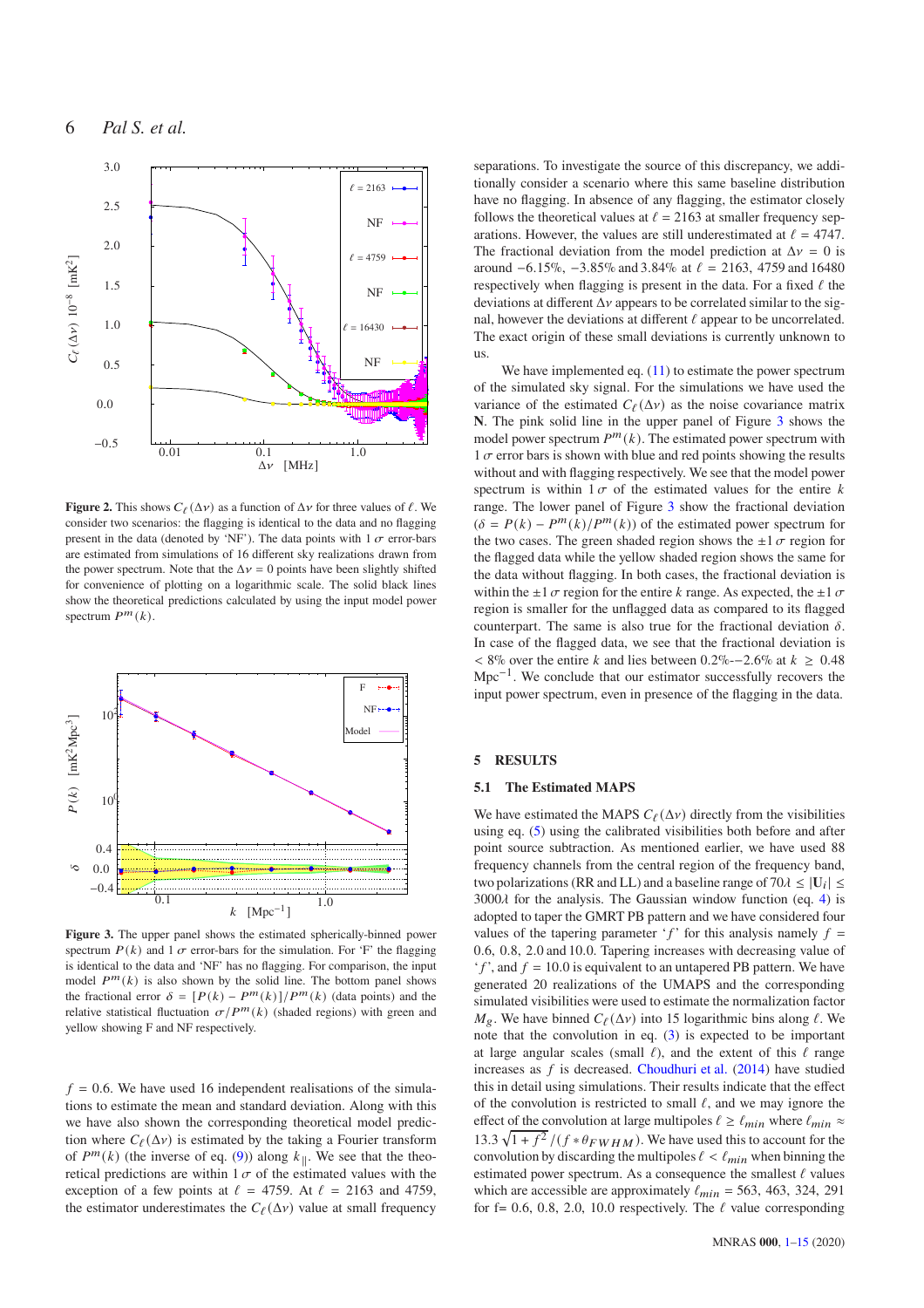

<span id="page-6-0"></span>**Figure 4.**  $C_{\ell}(\Delta \nu)$  as a function of  $\Delta \nu$  after point source subtraction, with before point source subtraction shown as inset. The different panels correspond to different values of  $\ell$ , and the different lines correspond to different  $f$  values as indicated in the legend. The black shaded regions for  $f = 2.0$  displays the 10  $\sigma$ error bars due to the system noise only.

to each  $\ell$  bin also changes to some extent with the tapering  $f$ . We note that our critereon based on  $\ell_{min}$  is rather approximate in that the exact extent and effect of the convolution is sensitive to the  $\ell$ dependence (slope) of  $C_{\ell}(\Delta \nu)$ . It is possible that, for the particular signal in our simulations or in the observational data, the effect of the convolution extends beyond  $\ell_{min}$  into a few of the smallest  $\ell$ bins which we have used for our analysis. A more precise power spectrum estimation would involve deconvolving the effects of the primary beam pattern and the tapering window, however the present approach is adequate given the high noise level of the present data.

Figure [4](#page-6-0) shows the binned  $C_{\ell}(\Delta v)$  over a bandwidth of 5.5 MHz before (panels shown in the inset) and after the point sources are subtracted. We show the results for the tapering values  $f = 0.6, 0.8, 2.0$  and 10.0. The black shaded regions for  $f = 2.0$ displays  $10 \times [\delta C_{\ell}(\Delta \nu)]$  where  $[\delta C_{\ell}(\Delta \nu)]$  refers to the estimated statistical errors due to the system noise only. The measured visibilities are system noise dominated, and we have used the real and imaginary parts of the measured visibilities to estimate the variance  $\sigma_N^2$ . The measured  $\sigma_N^2$  values are  $(3.87)^2$  Jy<sup>2</sup> and  $(3.42)^2$  Jy<sup>2</sup> before and after point source subtraction respectively. We have simulated 20 realisations of the visibilities corresponding to Gaussian random fluctuations with zero mean and variance  $\sigma_N^2$ . The MAPS estimator we applied to the simulated visibilities, and the  $C_{\ell}(\Delta \nu)$  estimated from the 20 realisations were used to determine the variance  $[\delta C_{\ell}(\Delta v)]^2$ . We have also estimated the power spectrum from the noise simulations and used these to estimate the variance  $[\delta P_N]^2$ arising from the system noise.

We notice that the estimated  $C_{\ell}(\Delta v)$  remain correlated over

6

the analysed bandwidth (5.5 MHz) at small  $\ell$ 's and decorrelates relatively faster at the larger  $\ell$  bins. Considering any fixed  $\ell$  bin, the decorrelation with  $\Delta v$  is faster after the point sources have been subtracted. The overall amplitude of  $C_{\ell}(\Delta v)$  falls approximately by one order of magnitude, especially at higher  $\ell$  values when the point sources are removed. An oscillatory pattern is also observed at all angular scales for both sets of data. These observed oscillations are due to the strong point sources located away from the phase center of the observations, consistent with the previous results reported in [Ghosh, et al.](#page-13-11) [\(2012](#page-13-11)). The frequency of the oscillations is found to increase at larger baselines (higher  $\ell$  values). The tapering of the PB pattern suppresses the contributions from the outer parts of the FoV which brings down the amplitude of the oscillations. In order to quantify the effect of tapering we first focus on the estimated  $C_{\ell}(\Delta v_c)$  *i.e.* a single channel separation at  $\ell = 1065$ . We find that relative to  $f = 10.0$ , the amplitude of  $C_{\ell}(\Delta v)$  falls by a factor of 1.66, 2.03, and 2.02 for  $f = 2.0, 0.8,$  and 0.6 respectively before point source subtraction. The corresponding values are 3.27, 5.01, and 5.40 after point source subtraction. Considering  $C_{\ell}(\Delta v_c)$ , this factor is overall  $\langle 1.7, 2.1, 2.2 \text{ at } f = 2.0, 0.8, \text{ and } 0.6 \text{ respectively for }$ all  $\ell$  before point source subtraction, and it is  $\lt$  5.5, 9.8, 10.2 at  $f = 2.0, 0.8,$  and 0.6 respectively after point source subtraction. The suppression is also found to somewhat saturate beyond  $f = 0.8$ , and there is not much improvement if  $f$  is reduced further. The suppression due to tapering is also visible in the estimated values of  $P(k_{\perp}, k_{\parallel})$  which we shall discuss later in the Section [5.2.](#page-8-0)

At a given  $\ell$  the oscillations are more pronounced before the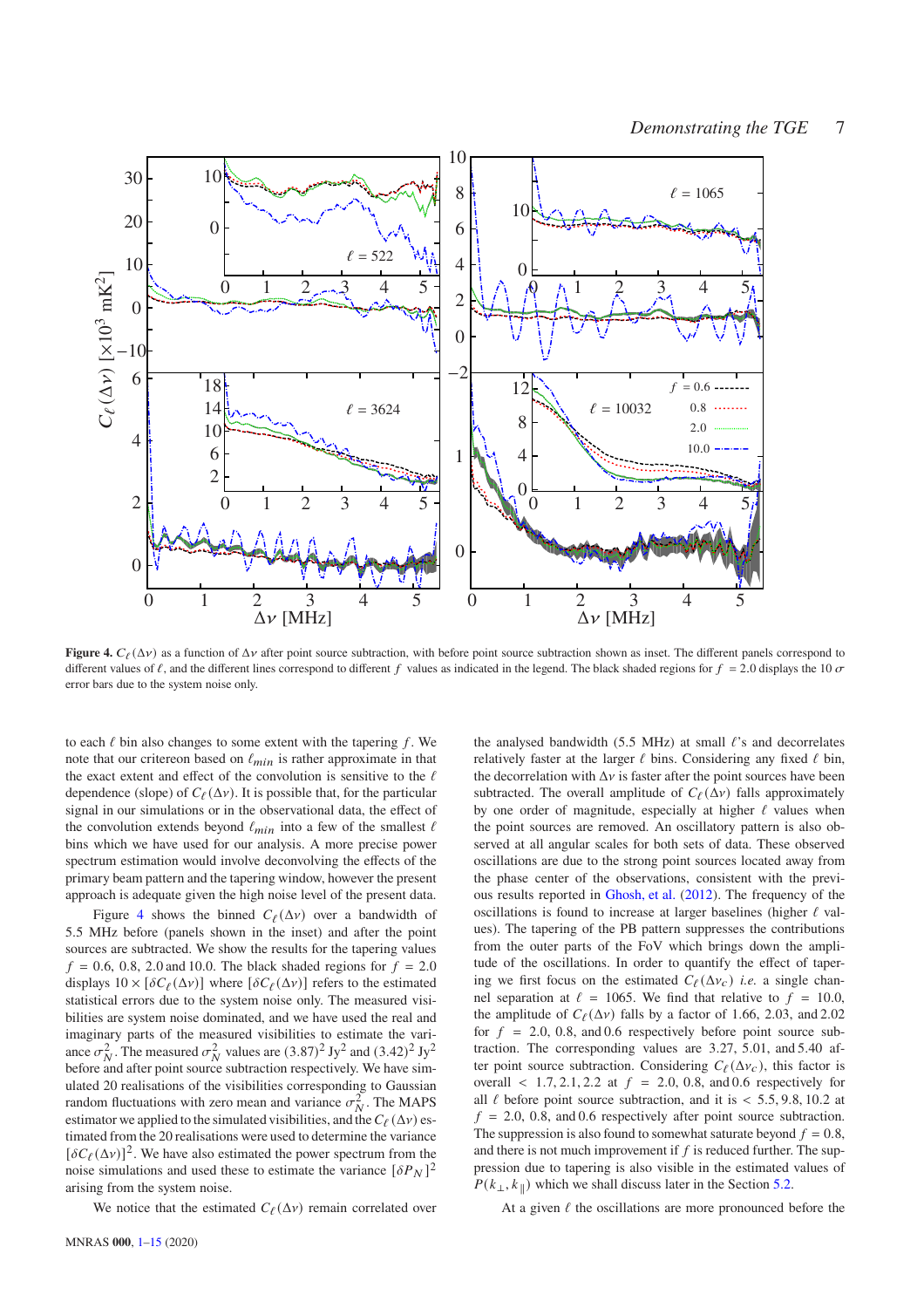

<span id="page-7-0"></span>**Figure 5.** This shows  $C_{\ell}(\Delta \nu)$  as a function  $\Delta \nu$  before and after point source subtraction for two  $\ell$  values (different panels) and tapering parameters  $f = 0.6$  and 0.8.

point sources have been subtracted. This feature is not quite obvi-ous from Figure [4.](#page-6-0) Figure [5](#page-7-0) shows the estimated  $C_{\ell}(\Delta v)$  before and after the point source subtraction for two representative  $\ell$  values with tapering parameter  $f = 0.8$  and 0.6. We find that although the oscillation do not completely go away, they become much smoother after the point sources have been subtracted. We see that at small  $\ell$ 's the nature of the oscillatory patterns in the residual data is similar to that before point source subtraction, only the amplitude of oscillations are somewhat smaller for the residual  $C_{\ell}(\Delta v)$ . The degree of suppression due to tapering depends on the effectiveness of the convolution which, in turn, depends on the baseline distribution. The tapering suppression is expected to be more effective in a situation with more uniform and denser baseline distribution.

The estimated  $C_{\ell}(\Delta v)$  is foreground dominated. The analysis till now indicates that the values of the estimated  $C_{\ell}(\Delta v)$ , and the oscillations therein, are both considerably reduced if we use the data after point source subtraction. Further, the amplitude is also found to decrease if the tapering parameter  $f$  is reduced. However, this effect saturates beyond  $f = 0.8$ . Reducing f also enhances the cosmic variance. Based on these considerations we have primarily focused on  $f = 0.6$  and 0.8 for the subsequent analysis. Figure [6](#page-8-1) shows the estimated  $C_{\ell}(\Delta v)$  for these two values of the tapering parameter ( $f = 0.6$  and 0.8) after point source subtraction. The overall amplitude varies approximately between  $0.9 \times 10^3 \text{ mK}^2$  and  $3.0 \times 10^3$  mK<sup>2</sup> for all the  $\ell$  bins shown in the figure. It is expected that around  $\ell \leq 800$  the visibilities (and the derived  $C_{\ell}(\Delta v)$ ) are dominated by DGSE, whereas for  $\ell \geq 800$  the residual point sources are found to dominate [\(Ghosh, et al. 2012\)](#page-13-11) . Various models (e.g. [Datta, Choudhury & Bharadwaj](#page-13-32) [\(2007](#page-13-32)); [Mondal, et al.](#page-14-51) [\(2020\)](#page-14-51)) predict the strength of the 21-cm signal at these  $\ell$  values to be around  $10^{-5} - 10^{-6}$  mK<sup>2</sup> - orders of magnitude lower than the estimated  $C_{\ell}(\Delta v)$  values. The  $C_{\ell}(\Delta v)$  for the 21-cm signal, however, is predicted to decorrelate very rapidly as the frequency separation  $\Delta v$ in increased. It is expected to approximately fall by 50% within  $\Delta v = 0.5$  MHz at  $\ell = 10^2$  and within  $\Delta v = 10$  kHz at  $\ell = 10^5$  respectively. The spectrally smooth foreground contributions (which are largely continuum sources) are expected to remain correlated over large  $\Delta v$ . This difference is expected to play a very crucial role in extracting the 21-cm signal from the foregrounds. We however notice oscillatory feature present for all the  $\ell$  values shown in Figure [6.](#page-8-1) These oscillations, whose amplitudes are several orders of magnitude larger than the 21-cm signal, pose a serious challenge for separating the 21-cm signal from the foregrounds.

Considering a point source of flux density  $S_{\gamma}$  located along unit vector  $\hat{\mathbf{n}}$ , its contribution to the measured visibility is

$$
\mathcal{V}_i(\nu) = S_{\nu} A(\Delta \hat{\mathbf{n}}, \nu) \exp\{2\pi \mathbf{U}_i \cdot \Delta \hat{\mathbf{n}}(\nu/\nu_c)\}.
$$
 (12)

where  $\Delta \hat{\mathbf{n}} = \hat{\mathbf{n}} - \hat{\mathbf{m}}$  with **m** denoting the unit vector to the phase center. We have a net oscillation  $\propto$   $\cos[2\pi \mathbf{U}_i \cdot \Delta \hat{\mathbf{n}} (\nu_a - \nu_b)/\nu_c]$ when we correlate visibilities at the same baseline and two different frequencies  $v_a$  and  $v_b$  in order to estimate  $C_{\ell}(\Delta v)$  at the frequency separation  $\Delta v = v_a - v_b$  |. These oscillations, whose frequency increases with  $U_i \cdot \Delta \hat{n}$  are primarily what we see in the measured  $C_{\ell}(\Delta v)$ . These features are mainly caused by the strong point sources located away from the center of the FoV. Here we explicitly discuss two cases, the first being a source located at  $\theta_1 = |\Delta \hat{\mathbf{n}}| \ll 1$  the first null of the PB in which case we have have oscillations

<span id="page-7-1"></span>
$$
[C_{\ell}(\Delta v)]_{\theta_1} \propto \cos(\ell \theta_1 \Delta v/v_c). \tag{13}
$$

<span id="page-7-2"></span>Note that we have used  $\theta_1 = 3.046°$  here. Another case that we consider is a source located at the horizon for which  $U_i \cdot \Delta \hat{n} = 1$ and we have

$$
[C_{\ell}(\Delta v)]_H \propto \cos(\ell \Delta v/v_c). \tag{14}
$$

In addition to the estimated  $C_{\ell}(\Delta \nu)$ , Figure [6](#page-8-1) also shows the oscil-lations predicted by eq. [\(13\)](#page-7-1) and [\(14\)](#page-7-2) over the  $\Delta v$  range 1 – 3 MHz demarcated by the orange dashed vertical lines. As expected, the oscillation period  $[\Delta v]_P$  is much larger for  $[C_{\ell}(\Delta v)]_{\theta_1}$  as compared to  $[C_{\ell}(\Delta v)]_H$ . For  $[C_{\ell}(\Delta v)]_{\theta_1}$ , in most cases  $[\Delta v]_P$  is larger than the  $\Delta v$  interval of 1 − 3 MHz and only a fraction of the sinusoidal oscillation is visible in the figure. In all cases,  $[\Delta v]_P$  decreases and the oscillations get more rapid as  $\ell$  is increased. Considering the estimated  $C_{\ell}(\Delta v)$ , we see that the oscillatory patterns are more complex than the simple sinusoidal oscillations in  $[C_{\ell}(\Delta v)]_{\theta_1}$ and  $[C_{\ell}(\Delta v)]_H$ . Considering  $[\Delta v]_P$  which denotes the period of the most dominant component of the oscillations seen in the estimated  $C_{\ell}(\Delta v)$ , we see that  $[\Delta v]_P$  decreases with increasing  $\ell$ . In most cases  $[\Delta v]_P$  for the estimated  $C_{\ell}(\Delta v)$  is between those of  $[C_{\ell}(\Delta v)]_{\theta_1}$  and  $[C_{\ell}(\Delta v)]_H$ . This indicates that the sources responsible for the oscillations are mainly located between the first null and the horizon. We note that the dominant contribution from point source within the FWHM of the PB has been modelled and removed, however the contribution from point sources at larger angular distances remains. We see that this is manifested in the period  $[\Delta v]_P$  of the oscillations observed in the estimated  $C_{\ell}(\Delta v)$ . The observed oscillations are a superposition of the oscillatory contributions from all the strong point sources outside the FoV of the telescope. Considering sources above a flux cut-off of 1 Jy, TGSS-ADR1 [\(Intema, et al.](#page-13-35) [2017](#page-13-35)) source catalogue lists 5, 31 and 69 sources close to the first, second and third null of the GMRT PB respectively for the present FoV.

In addition to this, the PB pattern  $A(\theta, \nu)$  changes with frequency, and the angular positions of the nulls and the side-lobes change with frequency. Bright continuum sources located near the nulls or in the sidelobes will be perceived as oscillations along the frequency axis in the measured visibilities. It is thus quite likely that these bright sources produce additional oscillatory features in the measured  $C_{\ell}(\Delta v)$ . Recent LOFAR 21-cm signal upper limits [\(Mertens, et al. 2020](#page-14-11)) have also found an excess power due to spectral structure with a coherence scale of 0.25 - 0.45 MHz. This could be due to residual foreground emission from sources or diffuse emission far away from the phase centre, polarization leakage, or low-level radio-frequency interference. Tapering the array's sky response suppresses the sidelobe response, and it is possible that these problem can be mitigated [\(Ghosh et al. 2011b](#page-13-21)) by adopting such an approach.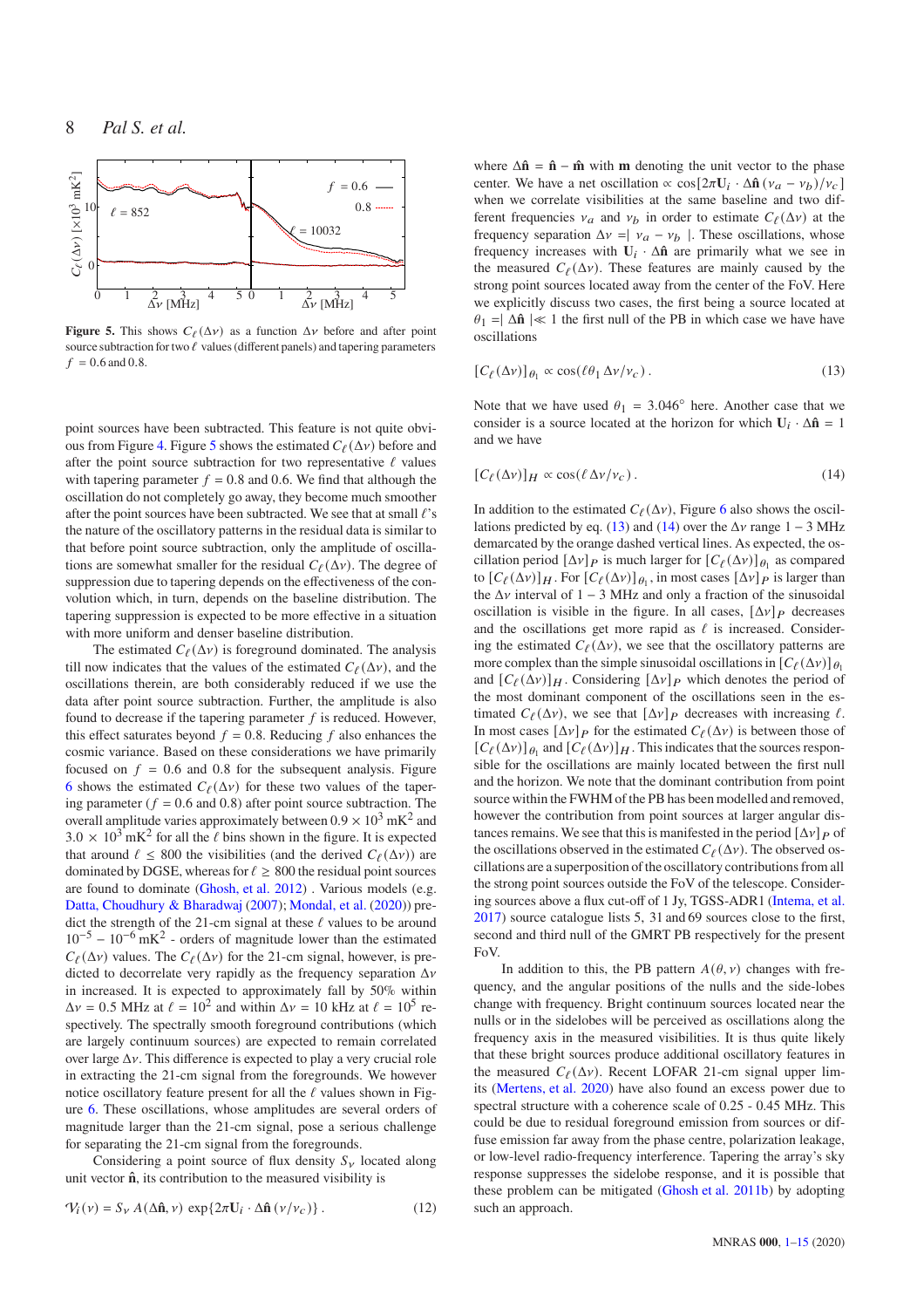

<span id="page-8-1"></span>**Figure 6.**  $C_{\ell}(\Delta \nu)$  as a function of  $\Delta \nu$  at eight values of  $\ell$  (different panels) and two values of  $f$  after the point source subtraction. The shaded regions denote the 10  $\sigma$  error due to the system noise only. In each panel, the region bounded by orange dashed vertical lines shows the components,  $[C_{\ell}(\Delta v)]_{\theta_1}$  (orange dashed-dot-dot lines) and  $\left[ C_{\ell}(\Delta v) \right]$  (black small dashed lines) corresponding to a source located at first null of the PB and the horizon limit respectively as discussed in eqs. [\(13\)](#page-7-1) and [\(14\)](#page-7-2). The amplitude of the oscillating components bounded by the orange vertical dashed lines have been adjusted for the convenience of plotting.

# <span id="page-8-0"></span>**5.2 3D Power Spectrum**

We have used the maximum likelihood technique (eq. [11\)](#page-4-1) to estimate the 3D power spectrum  $P(k_{\perp}, k_{\parallel})$  from the  $C_{\ell}(\Delta \nu)$  pre-sented in Section [5.1.](#page-5-2) We have used  $\left[\delta C_{\ell}(\Delta \nu)\right]^2$  estimated from the noise simulations for the noise covariance matrix **N** which is expected to be diagonal. The upper and middle panels of Figure [7](#page-9-0) respectively present the absolute value of the binned cylindrical power spectra (|  $P(k_{\perp}, k_{\parallel})$  |) before and after point source subtraction with  $f = 10.0$  which essentially corresponds to no tapering. Each  $k_{\perp}$  bin here corresponds to an  $\ell$  bin of  $C_{\ell}(\Delta \nu)$  with  $k_{\perp} = \ell/r$ . The  $k_{\parallel}$  range has been divided in twenty linear bins of equal width. Any feature in  $C_{\ell}(\Delta v)$  with a period  $[\Delta v]_P$  is reflected as a feature in  $P(k_{\perp}, k_{\parallel})$  at  $k_{\parallel} = 2\pi/(\sqrt{[\Delta v] P r')}$ . Consider  $[C_{\ell}(\Delta v)]_{\theta_1}$  and  $[C_{\ell}(\Delta v)]_H$  (eq. [13](#page-7-1) and eq. [14\)](#page-7-2) which respectively have periods  $[\Delta v_P]_{\theta_1} = 2\pi v_C/(\ell \theta_1)$  and  $[\Delta v_P]_{\theta_1} = 2\pi v_C/\ell$ . These  $\Delta v_P$  which vary with  $\ell$  correspond to the straight lines  $[k_{\parallel}]_{\theta_1} = (r\theta_1/r'v_c) k_{\perp}$  and  $[k_{\parallel}]_H = (r/r'v_c) k_{\perp}$  which are also respectively shown in Figure [7.](#page-9-0) The foreground contributions from sources located within the first null will appear within  $k_{\parallel} \leq [k_{\parallel}] \theta_1$ provided we ignore the intrinsic spectral variations of the foreground sources and the chromatic response of the PB. Under the same conditions we expect the entire foreground contribution to be restricted within  $k_{\parallel} \leq [k_{\parallel}]_H$ , the so called 'Foreground Wedge', creating the 'EoR Window' for redshifted 21-cm HI studies at higher  $k_{\parallel}$  values outside the wedge. However, in reality the foreground sources and PB both exhibit spectral structures which lead to foreground leakage outside the wedge. Typically one needs to also avoid a  $k_{\parallel}$  region above the wedge boundary due to the the leakage.

Considering Figure [7](#page-9-0) we see that both before and after point source subtraction the foreground contributions are largely confined within the foreground wedge, however there is also some foreground leakage to  $k_{\parallel}$  modes beyond the wedge. In an earlier study [Ghosh, et al.](#page-13-11) [\(2012](#page-13-11)) have shown that point sources are the dominant foreground component at all the angular multipoles here before point source subtraction, whereas after point source subtraction the DGSE dominates at  $\ell$  < 800 (the lowest  $k_{\perp}$  bin here) while the point sources continue to dominate at larger  $\ell$ . We find (Figure [7\)](#page-9-0) that the leakage outside the foreground wedge is most prominent in the range  $0.09 \text{ Mpc}^{-1} < k_{\perp} < 0.5 \text{ Mpc}^{-1}$  which is point source dominated . Considering the upper panel we find that the foreground power is particularly large ( $\sim 2 - 4 \times 10^7 \text{ K}^2 \text{ Mpc}^3$ ) within  $k_{\parallel} \leq 0.2 \text{ Mpc}^{-1}$ across all  $k_\perp$ . At large  $k_\parallel$  outside the wedge the power fall by 2 − 4 orders of magnitude (to values in the range ~  $10^3 \text{ K}^2 \text{ Mpc}^3$  (at larger  $(k_{\perp})$  –10<sup>5</sup> K<sup>2</sup> Mpc<sup>3</sup> (at  $k_{\perp}$  < 0.09 Mpc<sup>-1</sup>)) where it becomes comparable to the noise. We also notice a region with  $k_\perp \geq 0.5$  Mpc<sup>-1</sup> where the power falls to values in the range ~  $10^3 - 10^5$  K<sup>2</sup> Mpc<sup>3</sup> at  $k_{\parallel} > 0.2 \text{ Mpc}^{-1}$  even inside the wedge. The overall structure remains the same after point source subtraction (middle panel). We notice a drop in power to values ~  $(1 - 10 \times 10^6) \text{ K}^2 \text{ Mpc}^3$ at  $k_{\parallel} \leq 0.2 \,\text{Mpc}^{-1}$ , the amplitude of the leakage power is also found to be lower compared to before point source subtraction. The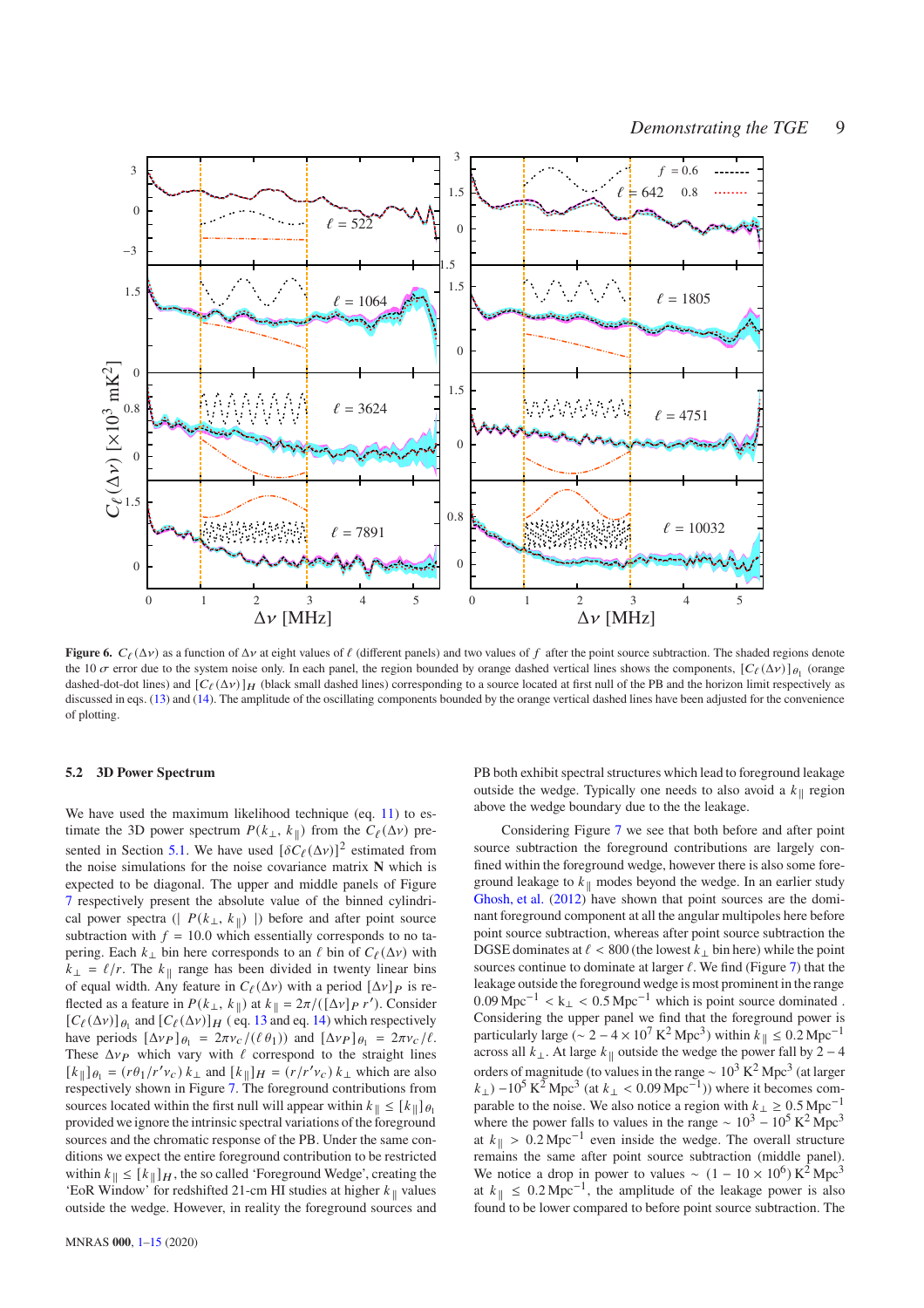$f = 0.6$ 0.8 2.0 10.0  $k_{\perp} \approx 0.08$  $k_{\perp} \approx 0.1710$  $k_{\perp} \approx 0.5$ 

Pal S. et al.



<span id="page-9-0"></span>**Figure 7.** The absolute values of the estimated cylindrically-binned power spectrum  $P(k_{\perp}, k_{\parallel})$  are shown before (uppermost panel) and after (middle panel) the point source subtraction, for tapering parameter  $f = 10.0$ . The lowermost panel shows the ratio of the two power spectra before and after the point sources have been removed. In all panels the blue dashed and solid lines respectively correspond to the first null and the horizon limit of the foreground wedge.

lowermost panel of Figure [7](#page-9-0) shows the ratio of power before and after source subtraction. We find that this ratio has values < 15 at  $k_{\parallel} \leq 0.2 \,\text{Mpc}^{-1}$  across the entire  $k_{\perp}$  range. The ratio is of order unity elsewhere, including the EoR window and the first  $k_{\perp}$ bin which is expected to be DGSE dominated after point source subtraction, with the exception of a very few  $k_{\parallel}$  bins at the higher end.

Figure [8](#page-10-0) shows  $| P(k_{\perp}, k_{\parallel}) |$  as a function of  $k_{\parallel}$  for three representative values of  $k_{\perp}$ . The shaded regions shows the 1  $\sigma$ errors ( $\delta P_N$ ) due to the system noise after point source subtraction. We expect the extent of the shaded region to increase by a factor of ∼ 1.3 before point source subtraction. This factor corresponds to the ratio of the  $\sigma_N^2$  values before and after the point source subtraction. We find that the power is maximum at the the lowest  $k_{\parallel}$ , and it has values in the range 2.6 – 6 × 10<sup>7</sup> K<sup>2</sup>Mpc<sup>3</sup> before point source subtraction. The power falls at higher  $k_{\parallel}$  and the power drops by a factor of  $\sim 10^4$  at  $k_{\perp} = 0.090 \,\text{Mpc}^{-1}$ . The roll-off is steeper at larger  $k_{\perp}$ , and the power drops by a factor ~ 10<sup>3</sup> at  $k_{\perp} = 1.085 \text{ Mpc}^{-1}$  within  $k_{\parallel} \sim 0.5 \text{ Mpc}^{-1}$ . For most  $k_{\perp}$  the power becomes comparable to the noise and exhibits both positive and negative values at  $k_{\parallel} \geq 1.5 \,\text{Mpc}^{-1}$ . The  $k_{\parallel}$  values corresponding to the negative power are indicated by '+' in Figure [8](#page-10-0) before and after the point source subtraction. The behaviour at large  $k_{\parallel}$  does not change much if point source are subtracted. However, the power falls by a factor of  $\sim$  10 at the lowest  $k_{\parallel}$ . Typically the difference between before and after point source subtraction goes down with increasing  $k_{\parallel}$ .

The analysis till now has been restricted to  $f = 10$  which essentially corresponds to no tapering. We now study the effect of tapering by considering smaller values of  $f$ . This restricts the sky response by introducing a tapering function which falls before the first null of the PB. The tapering function gets narrower as  $f$  is reduced. Further, we have already seen that point source subtraction considerably reduces the foreground power in some of the  $(k_{\perp}, k_{\parallel})$  bins, and we focus on the results after point source subtraction for the subsequent analysis. Figure [9](#page-11-0) shows  $\mid P(k_{\perp}, k_{\parallel}) \mid$  (upper panels) for  $f = 2.0, 0.8$  and 0.6 from left to right respectively. We see that for all values of  $f$  the overall structure is very similar to that for  $f = 10$  in Figure [7](#page-9-0) with particularly large values of the power at  $k_{\parallel} \leq 0.2 \,\text{Mpc}^{-1}$ . At small  $k_{\perp}$  the power falls considerably outside the wedge with values ~  $10^3 - 10^4 \text{ K}^2 \text{ Mpc}^3$ , whereas at  $k_\perp \geq 0.5 \text{ Mpc}^{-1}$  the power falls to this range at large  $k_{\parallel}$  even inside the wedge. Moreover we note that the values of the foreground power fall as the tapering is increased ( $f$  is reduced). This change is pronounced between  $f = 2$ and 0.8 and even between  $f = 0.8$  and  $f = 0.6$ . In order to highlight the suppression of foreground power due to tapering we consider  $\kappa_f = \left[ P(k_\perp, k_\parallel) \right]_{f=10.0} / \left[ P(k_\perp, k_\parallel) \right]_f$ , the ratio of the power with no tapering  $(f = 10)$  to that with tapering value f, shown in the lower panels of Figure [9.](#page-11-0) We find that the values of  $\kappa_f$  are in the range  $6.3 \times 10^{-3} - 1.2 \times 10^2$  for  $f = 2.0$  and the range changes to  $8.4 \times 10^{-3} - 1.2 \times 10^{4}$  for  $f = 0.6$ . However, the very small values ( $\kappa_f$  < 1) and the very large values ( $\kappa_f$  > 100) occur at only a few  $(k_{\perp}, k_{\parallel})$  bins. In order to highlight the overall variations of  $\kappa_f$ , we have restricted the dynamical range in the lower panels to  $-60$  and shown the interpolated  $\kappa_f$  values. Along the boundary of the foreground wedge  $\kappa_f$  is found to have values approximately  $<$  40, 220 and 1200 for  $f = 2.0$ , 0.8 and 0.6 respectively. Overall we see that tapering is more effective at large  $k_{\parallel}$ , and the large values of  $\kappa_f$  are mainly located in the EoR window outside the foreground wedge. The prevalence of large  $\kappa_f$  values also increases as tapering is increased. We also find that with the exception of the smallest  $k_{\perp}$  bin, foreground suppression in the EoR window improves by around a factor of 4, if not more, when  $f$  is varied from 10 to 0.6.

We would now like to analyse the roll-off of the foreground contribution as  $k_{\parallel}$  is increased. In particular, we would like to see how this is affected if we increase the tapering. Figure [10](#page-11-1) shows  $P(k_{\perp}, k_{\parallel})$  as a function of  $k_{\parallel}$  for three representative values of  $k_{\perp}$  (same as those shown in Figure [8\)](#page-10-0) for the three different tapering ( $f = 2.0, 0.8$  and 0.6). The  $k_{\parallel}$  values corresponding to the negative power are indicated by  $\ddot{i}$ +' in Figure [10](#page-11-1) for all the values of 'f'. For reference, the  $1\sigma$  noise level ( $\delta P_N$ ) for  $f = 2.0$  (in yellow), 0.8 (in maroon)and 0.6 (in gray) are also shown as shaded regions. We see that for all the values of  $f$  the value of  $P(k_{\perp}, k_{\parallel})$  falls several orders of magnitude as  $k_{\parallel}$  increases beyond the lowest  $k_{\parallel}$  bin all the way to  $k_{\parallel} \approx 1.5$  Mpc<sup>-1</sup> beyond which it oscillates with both positive and negative values which are a few times the 1  $\sigma$  noise level at both  $k_{\perp} = 0.090$  and 1.085 Mpc<sup>-1</sup>. The negative  $P(k_{\perp}, k_{\parallel})$  values are found to be consistent with the 1  $\sigma$ noise level. This behaviour is quite similar to that seen earlier in Figure [8](#page-10-0) for  $f = 10$ . We see that the foregrounds drop by two to three orders of magnitude from the smallest to the largest  $k_{\parallel}$  bins probed in our observation. In all cases the foregrounds are considerably smaller than those for  $f = 10$  (Figure [8\)](#page-10-0). We notice that the foreground roll-over gets steeper as we increase the tapering. The difference is particularly pronounced between  $f = 2$  and  $f = 0.8$ , the difference between  $f = 0.8$  and 0.6 is small but still noticeable. At  $k_{\perp} = 0.090 \text{ Mpc}^{-1}$ , we find ~ 136 times foreground suppression near the horizon for  $f = 0.6$  with respect to  $f = 2.0$ . A somewhat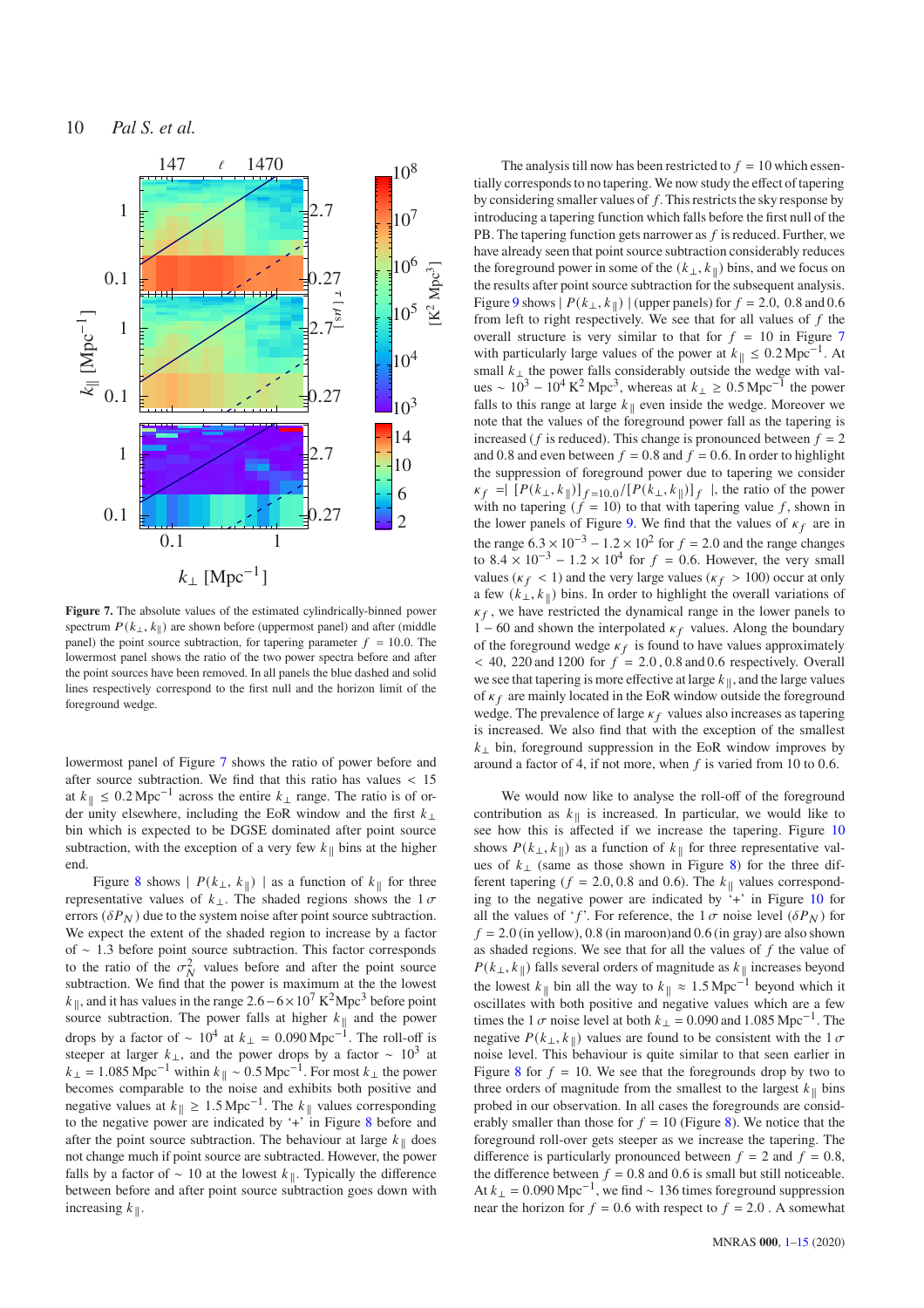

<span id="page-10-0"></span>**Figure 8.** The absolute value of the estimated cylindrically-binned power spectrum  $P(k_{\perp}, k_{\parallel})$  before (blue solid) and after (green dashed) point source subtraction for tapering parameter  $f = 10.0$ , as a function of  $k_{\parallel}$ , at three values of  $k_{\perp}$ . The  $k_{\parallel}$  bins corresponding to the negative power values are indicated by magenta and black '+' markers before and after the point source subtraction respectively. The shaded regions show the 1  $\sigma$  errors  $\delta P_N$  due to the system noise after point source subtraction. In all the cases, the solid and dashed red vertical lines respectively denote  $[k_{\parallel}]_H$  and  $[k_{\parallel}]_{{\theta}_1}$ .

smaller, but substantial, foreground suppression is also noticed at  $k_{\perp}$  = 0.391 Mpc<sup>-1</sup>. In contrast, the foreground power does not appear to fall much at  $k_{\perp} = 1.085 \text{ Mpc}^{-1}$  when  $\hat{f}$  is varied from 2.0 to 0.6. It may be noted that the power in this  $k_{\perp}$  mode is rather low around  $k_{\parallel} \approx 0.4 \text{ Mpc}^{-1}$  even for  $f = 10$  (Figure [8\)](#page-10-0) indicating that this may have a substantial noise contribution. The difference between  $f = 2$  and the smaller f values is relatively small for the  $k_{\parallel}$  bins which are noise dominated. As mentioned earlier, the effectiveness of tapering is dependent on the baseline distribution. Tapering is expected to be more effective in the regions of baseline space  $(k_{\perp})$  where we have a dense  $uv$  sampling.

For the subsequent analysis we focus on the data after point source subtraction with  $f = 0.6$ . We have also considered f values smaller than  $f = 0.6$  (not shown here), however foreground suppression saturates around  $f = 0.6$  and does not improve much for smaller values of f. We have seen that in several  $(k_{\perp}, k_{\parallel})$  bins the estimated power spectrum  $P(k_{\perp}, k_{\parallel})$  is comparable to the estimated r.m.s. fluctuation  $\delta P_N$  arising from system noise. We now identify a region outside the foreground wedge which has the least contribution from foreground leakage. We have selected a rectangular region bounded by 0.09 Mpc<sup>-1</sup>  $\leq k_{\perp} \leq 0.32$  Mpc<sup>-1</sup> and  $1.5 \text{ Mpc}^{-1} \le k_{\parallel} \le 3.0 \text{ Mpc}^{-1}$  which is shown in the upper right panel of Figure  $\overline{9}$ . A visual inspection of the data reveals the presence of relatively large foreground leakage in the two smallest  $k_{\perp}$ bins, and we have excluded these. We use the quantity

$$
X = \frac{P(k_{\perp}, k_{\parallel})}{\delta P_N(k_{\perp}, k_{\parallel})}
$$
\n(15)

to quantify the statistics of the measured  $P(k_{\perp}, k_{\parallel})$  values within the rectangular region defined above. As mentioned earlier,  $\delta P_N(k_{\perp}, k_{\parallel})$  is the predicted standard deviation arising from system noise alone. In the situation where there is no foreground contribution and the estimated  $P(k_{\perp}, k_{\parallel})$  is entirely due to statistical fluctuations arising from the system noise, we expect  $X$  to have a Gaussian distribution with mean( $X$ ) = 0 and var( $X$ ) = 1. Figure  $11$  shows a histogram of  $X$  where we see that the bulk of the data may be described by a Gaussian distribution with mean(X) = 1.1 and  $\sqrt{\text{var}(X)}$  = 2.77. The positive mean indicates that we have residual foregrounds still present within the rectangular region. The fact that we have var $(X) > 1$  indicates that  $\delta P_N(k_{\perp}, k_{\parallel})$  underestimates the actual statistical fluctuations in the measured  $P(k_{\perp}, k_{\parallel})$  values, and the actual statistical errors  $\delta P(k_{\perp}, k_{\parallel})$  are a factor  $\sqrt{\text{var}(X)} = 2.77$  times larger than  $\delta P_N(k_\perp, k_\parallel)$  *i.e.*  $\delta P(k_\perp, k_\parallel) = \sqrt{\text{var}(X)} \times \delta P_N(k_\perp, k_\parallel)$ . The value  $[\text{mean}(X) \times \delta P_N(k_{\perp}, k_{\parallel})]$  provides an estimate of the foreground contribution in the individual  $P(k_{\perp}, k_{\parallel})$  measurements. We note that the level of foreground leakage in the individual  $P(k_{\perp}, k_{\parallel})$ measurements are much smaller than the estimated statistical fluctuations  $(P(k_{\perp}, k_{\parallel}) \approx 0.4 \delta P(k_{\perp}, k_{\parallel})$ ), and these may be used to constrain the EOR 21-cm power spectrum.

We have spherically binned the **k** modes within the rectangular region in order to reduce the statistical fluctuations in the measured spherically binned power spectrum  $P(k)$ . Figure [12](#page-12-1) shows the mean square brightness temperature fluctuations  $\Delta^2(k) = k^3 P(k)/2\pi^2$  as a function of k along with the  $2\sigma$  error bars, here  $\sigma = k^3 [\delta P(k)]/2\pi^2$ . We summarize the results in Table [2](#page-12-2) where the first three columns respectively show  $k$ ,  $\Delta^2(k)$ and  $\sigma$  for each spherical bin. The estimated  $\Delta^2(k)$  may be interpreted as arising from a combination of residual foregrounds plus statistical fluctuations. The fourth column of Table [2](#page-12-2) lists the 2  $\sigma$  upper limits on  $\Delta^2(k)$  ( $\Delta_{UL}^2(k) = \Delta^2(k) + 2\sigma$ ; [Mertens, et al. 2020](#page-14-11)) corresponding to each  $\overrightarrow{k}$ -bin. We find that we have the tightest constraint at  $k = 1.59 \text{ Mpc}^{-1}$  where we obtain the 2 $\sigma$  upper limits of  $(72.66)^2$  K<sup>2</sup> on the mean squared HI 21-cm brightness temperature fluctuations.

#### <span id="page-10-1"></span>**6 SUMMARY AND CONCLUSIONS**

We have validated and demonstrated the capabilities of the TGE to measure the MAPS  $C_{\ell}(\Delta v)$  and the 3D power spectrum  $P(k_{\perp}, k_{\parallel})$ by applying it to a small data set from 150 MHz GMRT observa-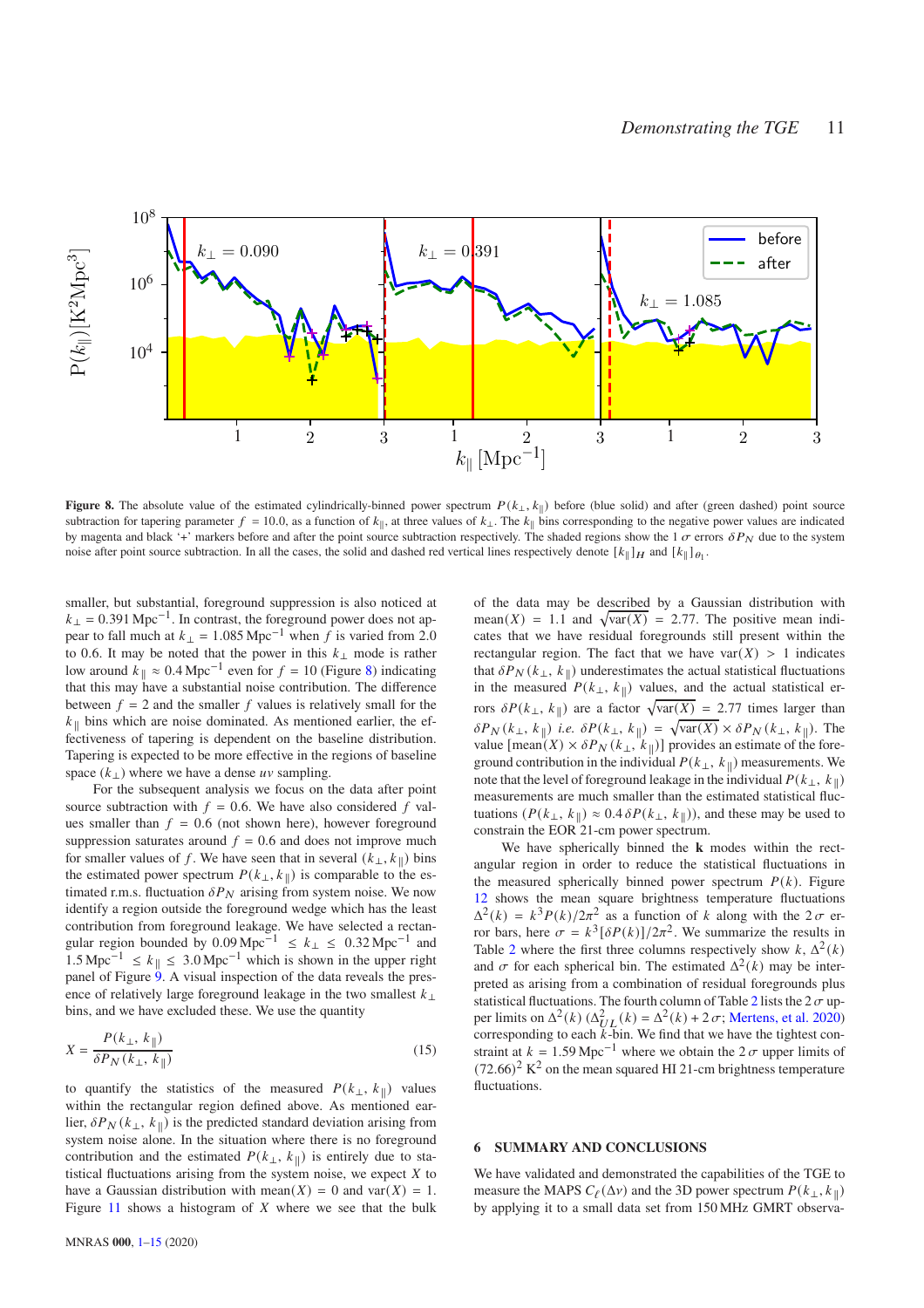

<span id="page-11-0"></span>Figure 9. The upper row show the absolute value of the estimated cylindrical-binned power spectrum  $P(k_{\perp}, k_{\parallel})$  after point source subtraction for different tapering  $f = 2.0, 0.8, 0.6$  (left to right panels). The lower row show the corresponding  $\kappa_f$  values. In all the cases, the solid and dashed lines respectively denote  $[k_{\parallel}]_H$  and  $[k_{\parallel}]_{{\theta}_1}$ . Note that the  $(k_{\perp}, k_{\parallel})$  modes enclosed within the rectangular area indicated in the upper right panel at  $f = 0.6$ , have been binned in the later part of the section to obtain the spherically binned averaged power spectrum  $P(k)$ .



<span id="page-11-1"></span>**Figure 10.** The estimated cylindrical-binned power spectrum  $P(k_{\perp}, k_{\parallel})$  as a function of  $k_{\parallel}$  at three representative values of  $k_{\perp}$  after point source subtraction for  $f = 2.0, 0.8$  and 0.6. The  $k_{\parallel}$  bins corresponding to the negative power values are indicated by blue, green and red '+' markers for  $f = 0.6$ , 0.8 and 2.0 respectively. The shaded regions show the  $1\sigma$  errors  $\delta P$  due to the system noise after point source subtraction at  $f = 2.0$  (shown in yellow), 0.8 (shown in maroon) and 0.6 (shown in gray). In all the cases the solid and dashed pink vertical lines respectively show  $[k_{\parallel}]_H$ and  $[k_{\parallel}]_{\theta_1}$ .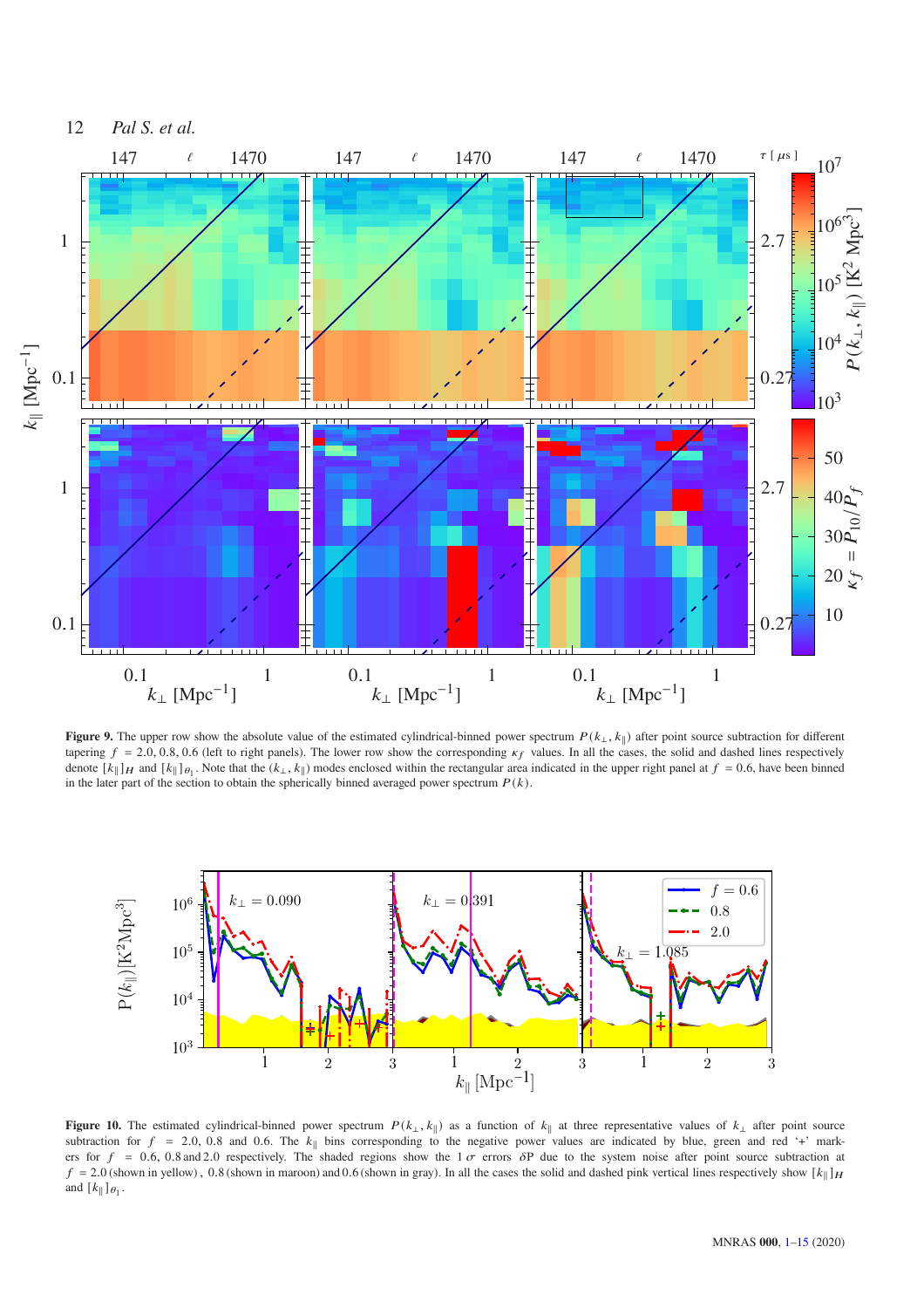

<span id="page-12-0"></span>**Figure 11.** The histogram of the variable  $X = \frac{P(k_{\perp}, k_{\parallel})}{\delta P_{\text{N}}(k_{\perp}, k_{\perp})}$  $\frac{\partial P_N(k_\perp, k_\parallel)}{\partial P_N(k_\perp, k_\parallel)}$ . The red line shows the Gaussian fit with mean 1.1 and standard deviation 2.77.



<span id="page-12-1"></span>**Figure 12.** The mean square brightness temperature fluctuations  $\Delta^2(k)$ shown as a function of  $k$  along with 2  $\sigma$  error bars.

<span id="page-12-2"></span>**Table 2.** Estimated spherically binned mean square brightness temperature fluctuations  $\Delta^2(k)$  and statistical error predictions  $\sigma$  for the same. The 2  $\sigma$ upper limits on  $\Delta^2(k)$  ( $\Delta^2_{UL}(k) = \Delta^2(k) + 2\sigma$ ) are listed corresponding to each  $k$ -bin.

| $k \text{ Mpc}^{-1}$ | $\Delta^2(k)$ K <sup>2</sup><br>$= k^3 P(k)/2\pi^2$ | $\sigma$ K <sup>2</sup><br>$= k^3 \delta P / 2\pi^2$ | Upper limit, $\Delta_{IIL}^2(k)$<br>$(K)^2$ [2 $\sigma$ ] |
|----------------------|-----------------------------------------------------|------------------------------------------------------|-----------------------------------------------------------|
| 1.59                 | $(61.47)^2$                                         | $(27.40)^2$                                          | $(72.66)^2$                                               |
| 1.73                 | $(60.70)^2$                                         | $(31.61)^2$                                          | $(75.38)^2$                                               |
| 1.90                 | $(67.96)^2$                                         | $(30.74)^2$                                          | $(80.68)^2$                                               |
| 2.09                 | $(57.61)^2$                                         | $(34.75)^2$                                          | $(75.72)^2$                                               |
| 2.30                 | $(94.74)^2$                                         | $(42.47)^2$                                          | $(112.17)^2$                                              |
| 2.52                 | $(85.93)^2$                                         | $(51.53)^2$                                          | $(112.67)^2$                                              |
| 2.78                 | $(78.50)^2$                                         | $(47.85)^2$                                          | $(103.64)^2$                                              |
| 2.94                 | $(131.75)^2$                                        | $(98.00)^2$                                          | $(191.22)^2$                                              |

tions. More than 47% of the data is flagged to avoid RFI and other systematic errors. We have carried out simulations (Section [4\)](#page-4-2) to verify that in the absence of foregrounds and noise our estimator is able to faithfully recover the input model power spectrum from simulated data which has exactly the same baseline distribution and flagging as the actual data. However, the present data is foreground dominated and further the system noise is much too large for a 21-cm signal detection. This data has been analysed previously by [Ghosh, et al.\(2012\)](#page-13-11) who have used it to characterise the foregrounds at 150 MHz. The earlier work has also modelled and subtracted out the point sources with flux > 9 mJy from the central  $4.0^{\circ} \times 4.0^{\circ}$  region of the FoV. In this work we have analysed the data both before and after point source subtraction. The TGE offers a tapering parameter  $f$  which can be varied to change the width of the Gaussian tapering window function whose FWHM is  $f$  times the FWHM of the GMRT PB. The value  $f = 10$  essentially corresponds to no tapering. The sky response of the tapering window function gets narrower as f is reduced. We have considered  $f = 2, 0.8$  and 0.6 in our analysis. We find that the effect of tapering saturates around  $f = 0.8$ , and there is no further effect if f is reduced below 0.6.

Considering the  $\Delta v$  dependence of  $C_{\ell}(\Delta v)$ , for all values of  $f$  we find that in addition to a component which falls off smoothly with increasing  $\Delta v$  we also have a component which oscillates with  $\Delta v$ . Before point source subtraction the amplitude of the oscillating component is around 3.0%−39.9% of the smooth component (modelled with a 3rd order polynomial in the range  $0.5 < \Delta v < 5.5$  MHz) for  $f = 10.0$ . The amplitude and period of the oscillations both decrease with increasing values of  $\ell$ . The amplitude of the smooth component and the oscillations both decrease after point source subtraction. The amplitude of the oscillation also goes down if the value of  $f$  is reduced, however some oscillations still persist even for  $f = 0.6$ . These oscillatory features in the measured  $C_{\ell}(\Delta v)$ pose a severe threat for measuring the 21-cm power spectrum. The foregrounds could be easily modelled and removed [\(Ghosh et al.](#page-13-20) [2011a](#page-13-20)[,b\)](#page-13-21) to separate out the 21-cm signal and noise if these oscillations were not present. We identify the dominant oscillatory components as arising from bright sources located between the first null of the PB and the horizon. Although tapering does suppress the contribution from such sources leading to a reduction in the amplitude of the oscillations, some oscillations persist even after tapering. Tapering, which is implemented through a convolution in the  $uv$  plane, is sensitive to the baseline distribution. The GMRT  $uv$  coverage is rather sparse and patchy, and the problem is further aggravated here by the severe flagging. This explains why oscillations with a reduced amplitude still persist after tapering. We expect tapering to be more effective in a situation where we have a denser and more uniform baseline distribution.

The Fourier transform relating  $P(k_{\perp}, k_{\parallel})$  to  $C_{\ell}(\Delta \nu)$  has been implemented through a maximum likelihood estimator. For  $f = 10$  we have estimates of  $P(k_{\perp}, k_{\parallel})$  in  $15 \times 20$  bins in the range 0.05 Mpc<sup>-1</sup> ≤  $k_{\perp}$  ≤ 1.8 Mpc<sup>-1</sup> and 0.07 Mpc<sup>-1</sup> ≤  $k_{\parallel}$  ≤ 2.9 Mpc<sup>-1</sup> respectively. The  $(k_{\perp}, k_{\parallel})$  range changes slightly if f is varied. We find that for all values of  $f$  the foregrounds are largely contained within the foreground wedge, although there is also some leakage beyond the wedge boundary. Considering  $f = 10$  before point source subtraction (Figure [7\)](#page-9-0) we see that the foregrounds are particularly large at  $k_{\parallel} \le 0.2$  Mpc<sup>-1</sup> which is within the foreground wedge, there is also a strong leakage beyond the wedge boundary in the range  $0.09 \text{ Mpc}^{-1} < k_{\perp} < 0.5 \text{ Mpc}^{-1}$ . There is an overall fall in the foreground power when the point sources are subtracted, however the overall structure of  $P(k_{\perp}, k_{\parallel})$  is more or less unchanged.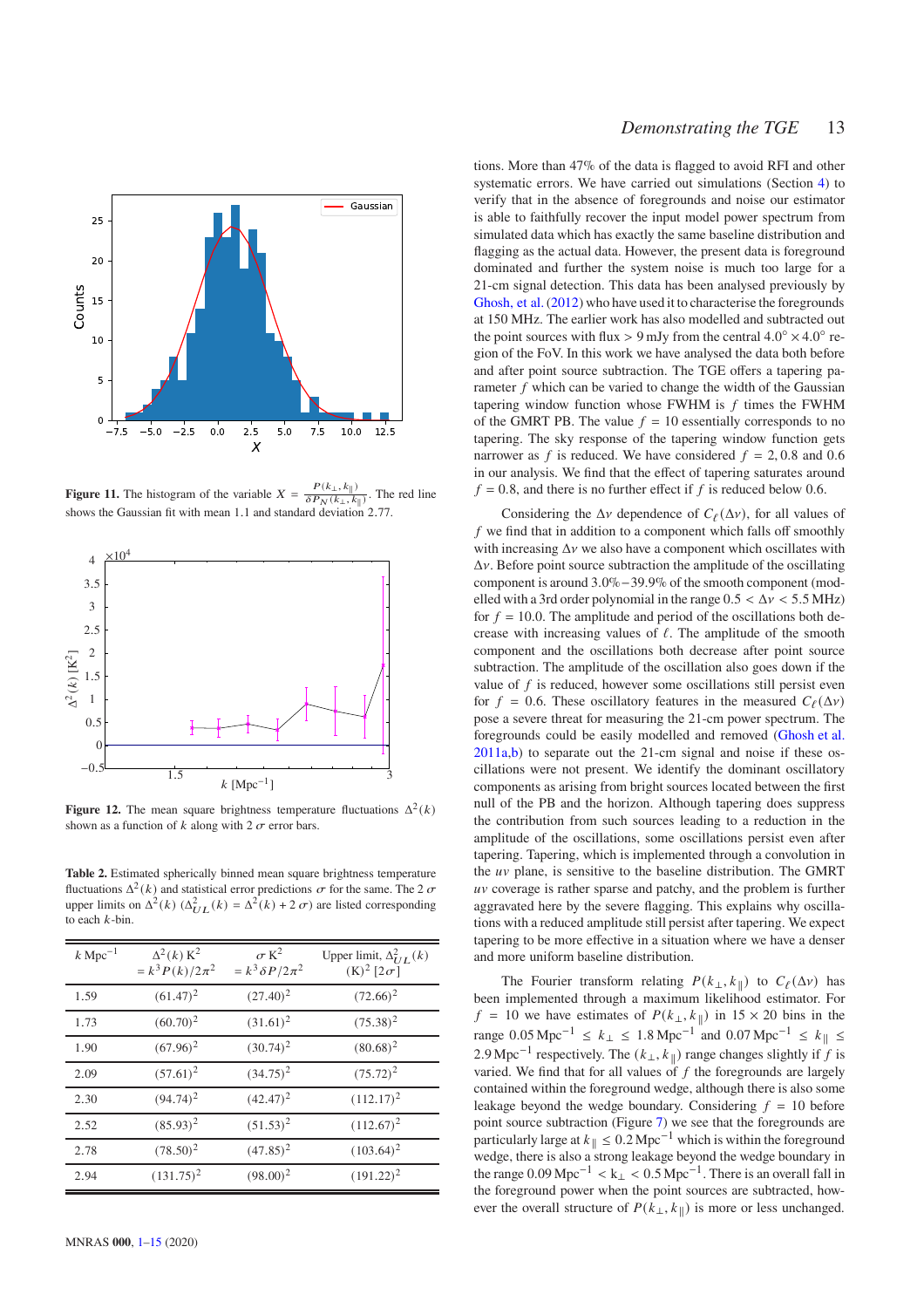Considering the effect of tapering, we see that compared to  $f = 10$ the foreground power drops if f is reduced to  $f = 2, 0.8$  and 0.6 (Figure [9\)](#page-11-0). The foreground suppression increases if  $f$  is reduced. However the suppression saturates around  $f = 0.8$ , and there is no effect if  $f$  is reduced below 0.6. We find that foreground suppression in the EoR window improves by round a factor of 4, if not more, when  $f$  is varied from 10 to 0.6. Considering several different cases, Figures [8](#page-10-0) and [10](#page-11-1) show  $P(k_{\perp}, k_{\parallel})$  as a function of  $k_{\parallel}$  for representative values of  $k_{\perp}$ . We notice that the foreground roll-over gets steeper as we decrease the value of  $f$ . In all cases the foreground power falls 2 to 3 orders of magnitude as  $k_{\parallel}$  increases beyond the lowest  $k_{\parallel}$  bin all the way to  $k_{\parallel} \approx 1.5$  Mpc<sup>-1</sup> beyond which it oscillates with both positive and negative values (observed at several  $k_{\perp}$ ) which are a few times the  $1 \sigma$  noise level.

We find that the foreground leakage beyond the wedge boundary is considerably reduced when we taper the sky response. Considering  $f = 0.6$ , we identify the region bounded by 0.09 Mpc<sup>-1</sup> ≤  $k_{\perp} \le 0.32 \,\text{Mpc}^{-1}$  and  $1.5 \,\text{Mpc}^{-1} \le k_{\parallel} \le 3.0 \,\text{Mpc}^{-1}$  (Figure [9\)](#page-11-0) as least contaminated by foregrounds. We have used  $X$  (eq. [15\)](#page-10-1) to analyze the statistics of the power spectrum measurements in this rectangular region. We find (Figure [11\)](#page-12-0) that the bulk of the data can be described by a Gaussian with mean( $X$ ) = 1.1 and  $\sqrt{\text{var}(X)}$  = 2.77. Using this, we infer that  $\delta P_N(k_{\perp}, k_{\parallel})$  (the system noise contribution only) underestimates  $\delta P(k_{\perp}, k_{\parallel})$ , the actual statistical fluctuations of the measured  $P(k_{\perp}, k_{\parallel})$ , by a factor of  $\sqrt{\text{var}(X)} = 2.77$ . A variety of factors including random calibration errors, residual point source contributions and man made radio frequency interference can contribute to the error budget causing it to exceed the value predicted from the system noise alone. We have accounted for this by using  $\delta P(k_{\perp}, k_{\parallel}) = 2.77 \times \delta P_N(k_{\perp}, k_{\parallel})$  to estimate the statistical error of the measured  $P(k_{\perp}, k_{\parallel})$ . The positive mean indicates that we have residual foregrounds still present within the rectangular region. We note that the level of foreground leakage in the individual  $P(k_{\perp}, k_{\parallel})$  measurements are much smaller than the estimated statistical fluctuations  $(P(k_{\perp}, k_{\parallel}) \approx 0.4 \delta P(k_{\perp}, k_{\parallel})$ ). We have spherically binned the **k** modes within the rectangular region region in order to reduce the statistical fluctuation in each bin. Table [2](#page-12-2) lists the estimated dimensionless power spectra corresponding to the  $7k$ -bins along with the estimated statistical error and  $2\sigma$  upper limit corresponding to each  $k$ -bin. We find that we have the tightest constraint at  $k = 1.59 \text{Mpc}^{-1}$ , and we use this to place a  $2\sigma$  upper limit of  $(72.66)^2$  K<sup>2</sup> on the mean squared HI 21-cm brightness temperature fluctuations.

The upper limits obtained here is rather large and is not of interest to constrain models of reionization. We however note that the aim of the present paper is somewhat different which is to demonstrate the capabilities of a new estimator for the 21-cm power spectrum. We find that the estimated power spectrum is consistent with the expected foreground and noise behaviour. This demonstrates that our new estimator is able to correctly estimate the noise bias and subtracts this out to yield an unbiased estimate of the power spectrum. We establish that the TGE effectively suppresses the foreground contribution by tapering the sky response at large angular separations from the phase center. Further, although more than 47% of the data is flagged, we find that the estimated power spectrum does not exhibit any artifacts due to the missing frequency channels. We plan to apply this new power spectrum estimation technique to more sensitive observations in future.

#### **7 DATA AVAILABILITY**

The data from this study are available upon reasonable request to the corresponding author.

#### <span id="page-13-0"></span>**8 ACKNOWLEDGEMENTS**

We thank the staff of GMRT for making this observation possible. GMRT is run by National Centre for Radio Astrophysics of the Tata Institute of Fundamental Research.The authors would also like to thank the anonymous reviewer whose comments helped improve the manuscript. AG would like to acknowledge IUCAA, Pune for providing support through the associateship programme. SB would like to acknowledge funding provided under the MATRICS grant SERB/F/9805/2019-2020 of the Science & Engineering Research Board, a statutory body of Department of Science & Technology (DST),Government of India.

#### **REFERENCES**

- <span id="page-13-9"></span>Ali S. S., Bharadwaj S.,& Chengalur J. N., 2008, MNRAS, 385, 2166A
- <span id="page-13-22"></span>Asad K. M. B., et al., 2015, MNRAS, 451, 3709
- <span id="page-13-23"></span>Asad K. M. B., Koopmans L. V. E., Jelić V., de Bruyn A. G., Pandey V. N., Gehlot B. K., 2018, MNRAS, 476, 3051
- <span id="page-13-19"></span>Ali, Z. S., Parsons, A. R., Zheng, H., et al. 2015, ApJ, 809, 61
- <span id="page-13-5"></span>Barry N., et al., 2019, ApJ, 884, 1
- <span id="page-13-10"></span>Bernardi G., et al., 2009, A & A, 500, 965
- <span id="page-13-34"></span>Bharadwaj S., Sethi S. K., 2001, JApA, 22, 293
- <span id="page-13-1"></span>Bharadwaj S. , & Ali S. S. 2005, MNRAS, 356, 1519
- <span id="page-13-33"></span>Bharadwaj S., Pal S., Choudhuri S., Dutta P., 2019, MNRAS, 483, 5694
- <span id="page-13-14"></span>Bowman, J. D., Morales, M. F., & Hewitt, J. N. 2009, ApJ, 695, 183
- <span id="page-13-29"></span>Chakraborty A., et al., 2019, MNRAS, 487, 4102
- <span id="page-13-30"></span>Chakraborty A., et al., 2019, MNRAS, 490, 243
- <span id="page-13-15"></span>Chapman, E., Abdalla, F. B., Harker, G., et al. 2012, MNRAS, 423, 2518
- <span id="page-13-6"></span>Cheng C., et al., 2018, ApJ, 868, 26
- <span id="page-13-25"></span>Choudhuri, S., Bharadwaj, S., Ghosh, A., & Ali, S. S., 2014, MNRAS, 445, 4351
- <span id="page-13-26"></span>Choudhuri, S., Bharadwaj, S., Roy, N., Ghosh, A., & Ali, S. S., 2016a, MNRAS, 459, 151
- <span id="page-13-27"></span>Choudhuri, S., Bharadwaj, S., Chatterjee, S., et al., 2016b, MNRAS, 463, 4093
- <span id="page-13-13"></span>Choudhuri S., Bharadwaj S., Ali S. S., Roy N., Intema H. T., Ghosh A., 2017, MNRAS, 470, L11
- <span id="page-13-31"></span>Choudhuri S., Dutta P., Bharadwaj S., 2019, MNRAS, 483, 3910
- <span id="page-13-28"></span>Choudhuri S., Ghosh A., Roy N., Bharadwaj S., Intema H. T., Ali S. S., 2020, MNRAS, 494, 1936
- <span id="page-13-17"></span>Datta, A., Bowman, J. D., & Carilli, C. L. 2010, ApJ, 724, 526
- <span id="page-13-32"></span>Datta K. K., Choudhury T. R., Bharadwaj S., 2007, MNRAS, 378, 119
- <span id="page-13-7"></span>DeBoer D. R., et al., 2017, PASP, 129, 045001
- <span id="page-13-4"></span>Dillon, J. S., Liu, A., Williams, C. L., et al. 2014, PRD, 89, 023002
- <span id="page-13-18"></span>Dillon, J. S., Liu, A., Williams, C. L., et al. 2015, PRD, 91(12), 123011
- <span id="page-13-8"></span>Di Matteo, T., Perna, R., Abel, T. & Rees, M.J., 2002, ApJ, 564, 576
- <span id="page-13-24"></span>Eastwood M. W., et al., 2019, AJ, 158, 84
- <span id="page-13-2"></span>Furlanetto S. R., Oh S. P., Briggs F. H., 2006, Phys. Rep.,433, 181
- <span id="page-13-3"></span>Gehlot B. K., et al., 2019, MNRAS, 488, 4271
- <span id="page-13-20"></span>Ghosh, A., Bharadwaj, S., Ali, S. S., & Chengalur, J. N. 2011a, MNRAS, 411, 2426
- <span id="page-13-21"></span>Ghosh, A., Bharadwaj, S., Ali, S. S., & Chengalur, J. N. 2011b, MNRAS, 418, 2584
- <span id="page-13-11"></span>Ghosh A., Prasad J., Bharadwaj S., Ali S. S., Chengalur J. N., 2012, MNRAS, 426, 3295
- <span id="page-13-16"></span>Ghosh A., et al., 2020, MNRAS, 495, 2813
- <span id="page-13-12"></span>Iacobelli M., et al., 2013, A&A, 558, A72
- <span id="page-13-35"></span>Intema H. T., Jagannathan P., Mooley K. P., Frail D. A., 2017, A&A, 598, A78